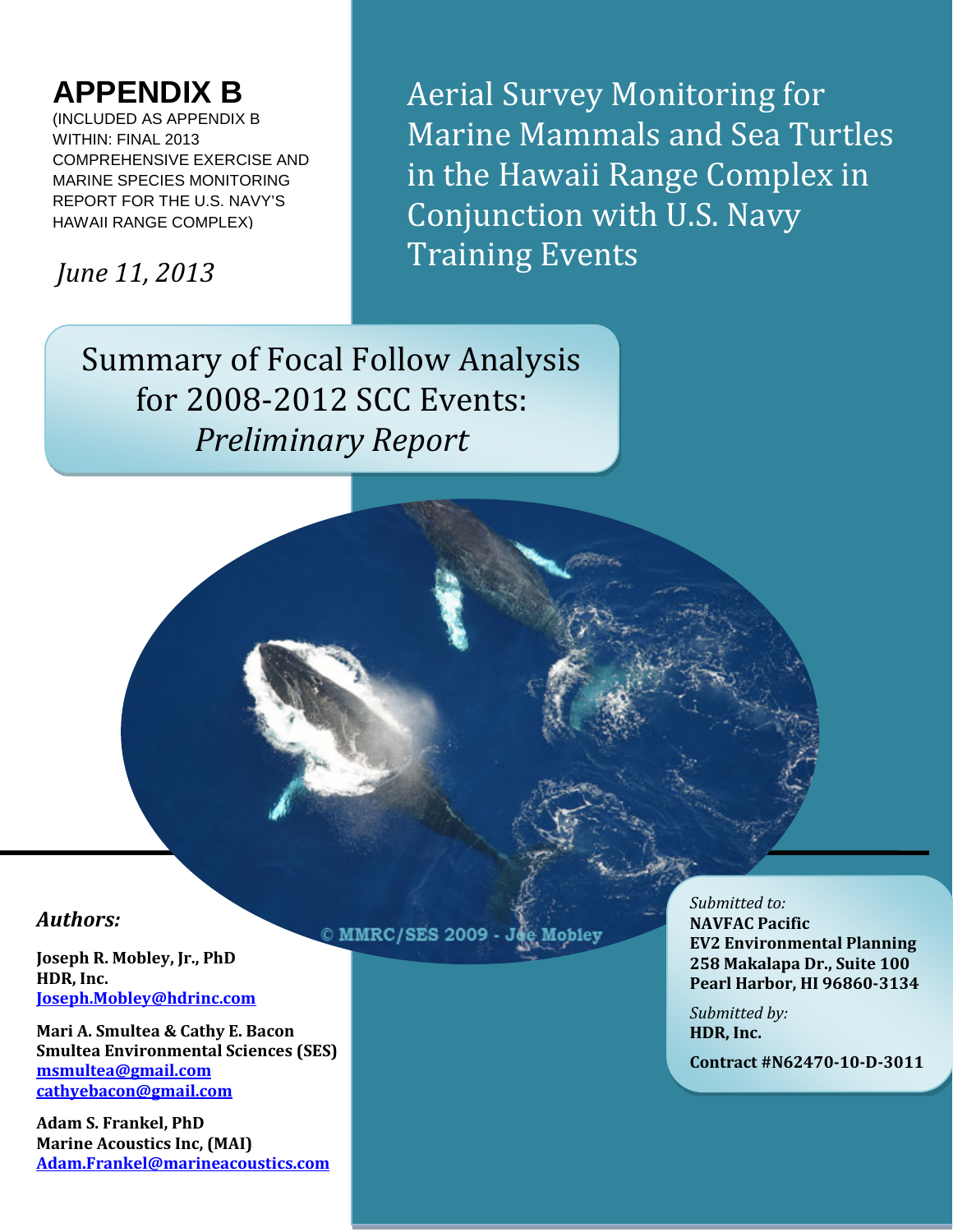#### **Suggested citation:**

Mobley, J.R., Jr., M.A. Smultea, C.E. Bacon, and A.S. Frankel. 2012. *Preliminary Report: Aerial Survey Monitoring for Marine Mammals and Sea Turtles in the Hawaii Range Complex-- Summary of Focal Follow Analysis for 2008-2012 SCC Events: Preliminary Report*. Prepared for Commander, U.S. Pacific Fleet, Pearl Harbor, Hawaii. Submitted to Naval Facilities Engineering Command Pacific (NAVFAC), EV2 Environmental Planning, Pearl Harbor, Hawaii 96860-3134, under Contract # N62470-10-D-3011, issued to HDR Inc., San Diego, California 92123. 11 June 2013.

**Photo credit:** Humpback whales (*Megaptera novaeangliae*) in waters off western Kauai. Taken by Joseph Mobley under NOAA Permit No. 14451.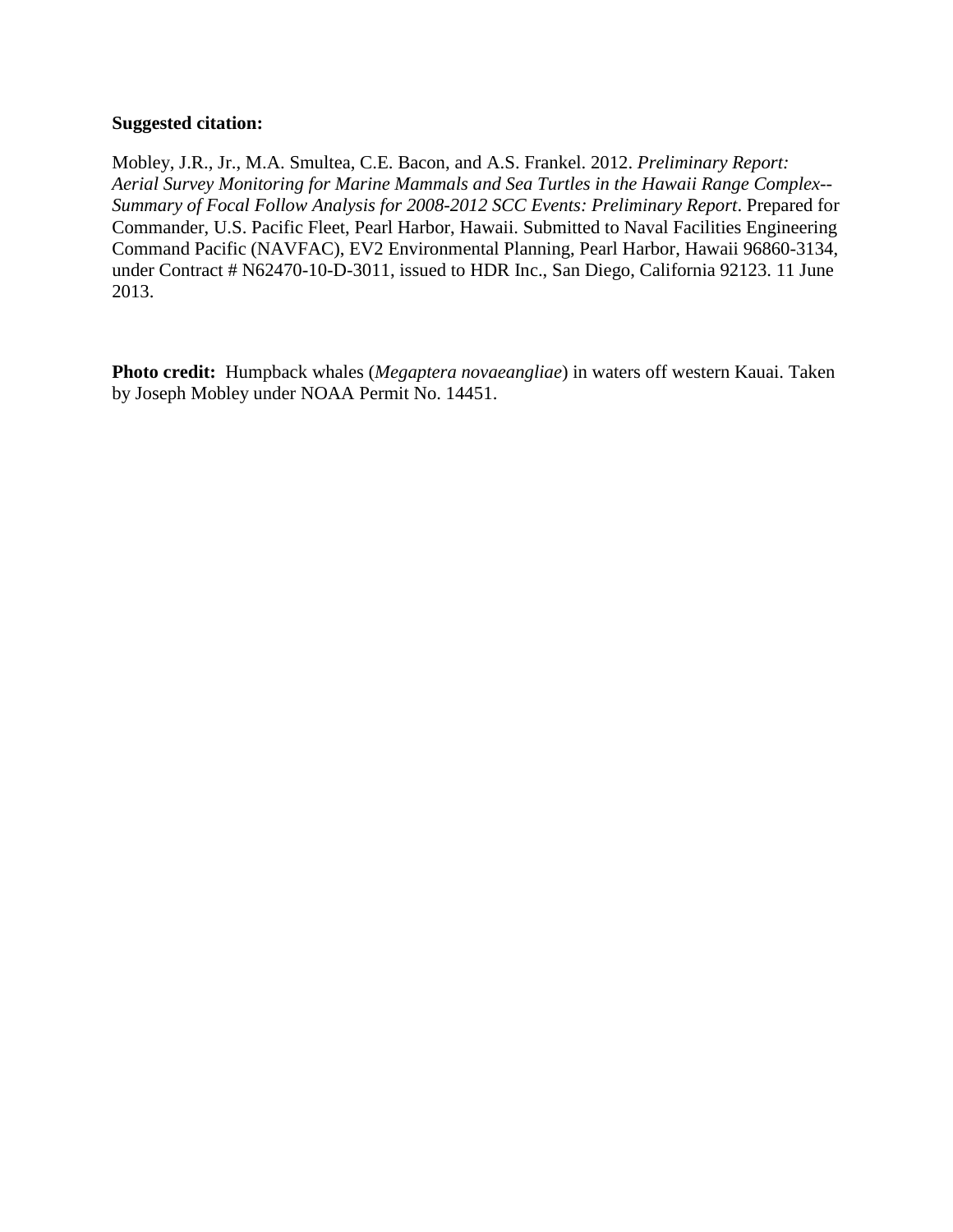### Executive Summary

As part of the requirements of the annual Letter of Authorization issued by the National Marine Fisheries Service, the United States (U.S.) Navy is required to monitor impacts of its training on marine species protected by the Endangered Species Act of 1973 and Marine Mammal Protection Act of 1972. The *Hawaii Range Complex Monitoring Plan* (Department of the Navy [DoN] 2008) was developed to outline specific programs of monitoring potential impacts on marine mammals (MM) and sea turtles (ST) during training events in that region and was organized around specific research questions (see below).

For the Hawaii Range Complex (HRC), the biannual Submarine Commanders Course (SCC) training event was identified as the optimum event for aerial monitoring during actual antisubmarine warfare (ASW) training. For this event, the primary concern vis-à-vis protected species impacts is the use of mid-frequency active sonar (MFAS).

For an SCC training event, aerial monitoring has involved flying a twin-engine high-wing aircraft at 244 to 305 meters (m) (800 to 1,000 feet [ft]) in elliptical orbits in front of a guided missile destroyer (DDG) vessel involved in the ASW exercise. When MM/ST are sighted within approximately 5 kilometers (km) (2.7 nautical miles [nm]) of the ship, their initial locations are noted and the survey plane climbs to 457 m (1,500 ft), an altitude shown previously to reduce impacts of aircraft noise on humpback whale (*Megaptera novaeangliae*) behavior. This commences the focal follow protocol of focusing on the behavior of an individual or group of MM (Note: ST were not considered for focal follows). The focal-follow session is documented in each case using a high-definition, hand-held video camera with audio inputted from the intercom system of the plane. The goal is then to circle the focal group for as long as possible, documenting each behavior (e.g., blow, breach, fluke-up dive, etc.). Videos are later transcribed with time stamps for each event using a behavioral ethogram (**Appendix A**). Variables of interest are subsequently derived for subsequent analyses (e.g., respiration intervals, surface/dive durations and rates of travel, among others).

The purpose of this preliminary report is to describe the status of progress on data analysis and describe the relevant research questions that may be addressed. Of the five research questions identified in the U.S. Navy's *Hawaii Range Complex Monitoring Plan* (DoN 2008), two of them were judged to be addressable using the focal-follow approach:

- 1. *Question 1:* "Are marine mammals (and sea turtles) exposed to MFAS, especially at levels associated with adverse effects? If so, at what levels are they exposed?"
- 2. *Question 3:* "If marine mammals (and sea turtles) are exposed to MFAS, what are their behavioral responses to various received levels?"

During five SCC training events spanning the period from 19 August 2008 through 17 February 2012, 16 of 18 (89 percent) focal follows conducted involved humpback whales. The remaining two cases involved false killer whales and spinner dolphins (*Pseudorca crassidens* and *Stenella longirostris* respectively). Mean duration of all focal follow sessions was 15.0 minutes (min) (standard deviation  $[SD] = 13.5$ ). The resultant videos were graded for quality according to predetermined criteria (**Table 1**). Ten of the 18 (56 percent) sessions were rated as "fair,"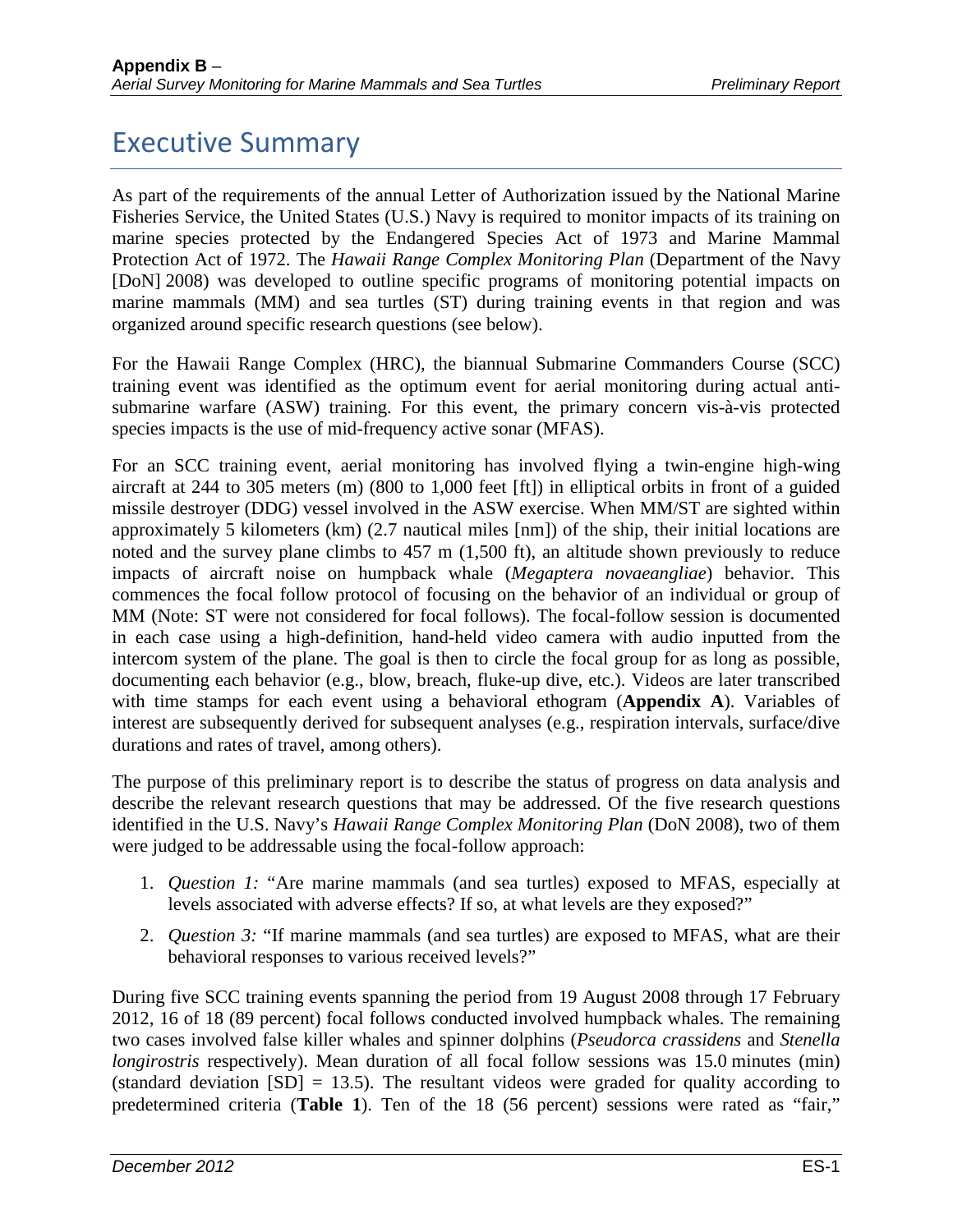"good," or "excellent" in quality, and five were rated as "good" or "excellent." Those rated as "good" or "excellent" were deemed to contain sufficient behavioral data to permit behavioral analysis. Mean duration was 24 min (SD = 18) for sessions rated good to excellent (range = 2 to 47 min). Video quality was judged to be more important for behavioral analysis, but is less important for calculating received levels (RLs) where all that is needed vis-à-vis the focal animals is their position.

For behavioral analyses, a key issue is that of statistical power. A sufficient sample size is needed to discern changes in such variables as respiration rate, dive/surface times and rates of travel. Proposed analytical approaches that will be assessed once additional MFAS sound and ship position data are obtained are:

- 1. Conduct preliminary power analyses on existing data to identify estimated minimum sample sizes needed to identify potential effects, and to identify the power of statistical tests.
- 2. Determine whether the ideal "A-B" analytical design can be applied to optimize statistical power. An A-B design is where a period of no exposure to MFAS is followed (or preceded) by a period of exposure. Such repeated measures designs are best suited for demonstrating behavioral change with minimum sample size.
- 3. Statistically compare the behavior of focal follows involving humpback whales described here with that of "typical" behavior in Hawaiian waters using unpublished University of Hawaii data. This may broaden the number of useful comparisons beyond those containing both baseline and exposure segments as required by the previous option.
- 4. Develop case studies for each focal follow. This would involve a detailed description of behavior relative to MFAS status. This approach can be implemented when sample sizes are too small to conduct valid statistics. It also provides additional insight into potential types of reactions (or lack thereof) that may occur.

Once the total number of sessions that involve actual MFAS exposures is ascertained (i.e., beyond 2011 and 2012 reported here), the feasibility of these approaches can be evaluated with one or more approaches performed as appropriate. In addition to quantitative comparisons, the qualitative descriptions, or case studies, of sessions involving the greatest richness of behavioral detail may prove informative as well.

To calculate RLs for MM/ST sightings exposed to MFAS, the following data were required: (a) onset and offset times of sonar transmissions; (b) source ship locations during transmissions; and (c) environmental data for sound velocity estimation (e.g., temperature, salinity). Ship position data have been received for the 2011 and 2012 SCC training events thus far. Positions of focalfollow sightings were determined by fitting polynomial regression lines to the paths of the orbiting survey plane. MFAS transmission times were determined using recordings from Pacific Missile Range Facility (PMRF) assets. Environmental data were obtained from archived electronic datasets obtained online.

Four of the five focal follows (80 percent; all involving humpback whales) conducted during 2011 and 2012, for which MFAS transmission times, ship and whale positions were available,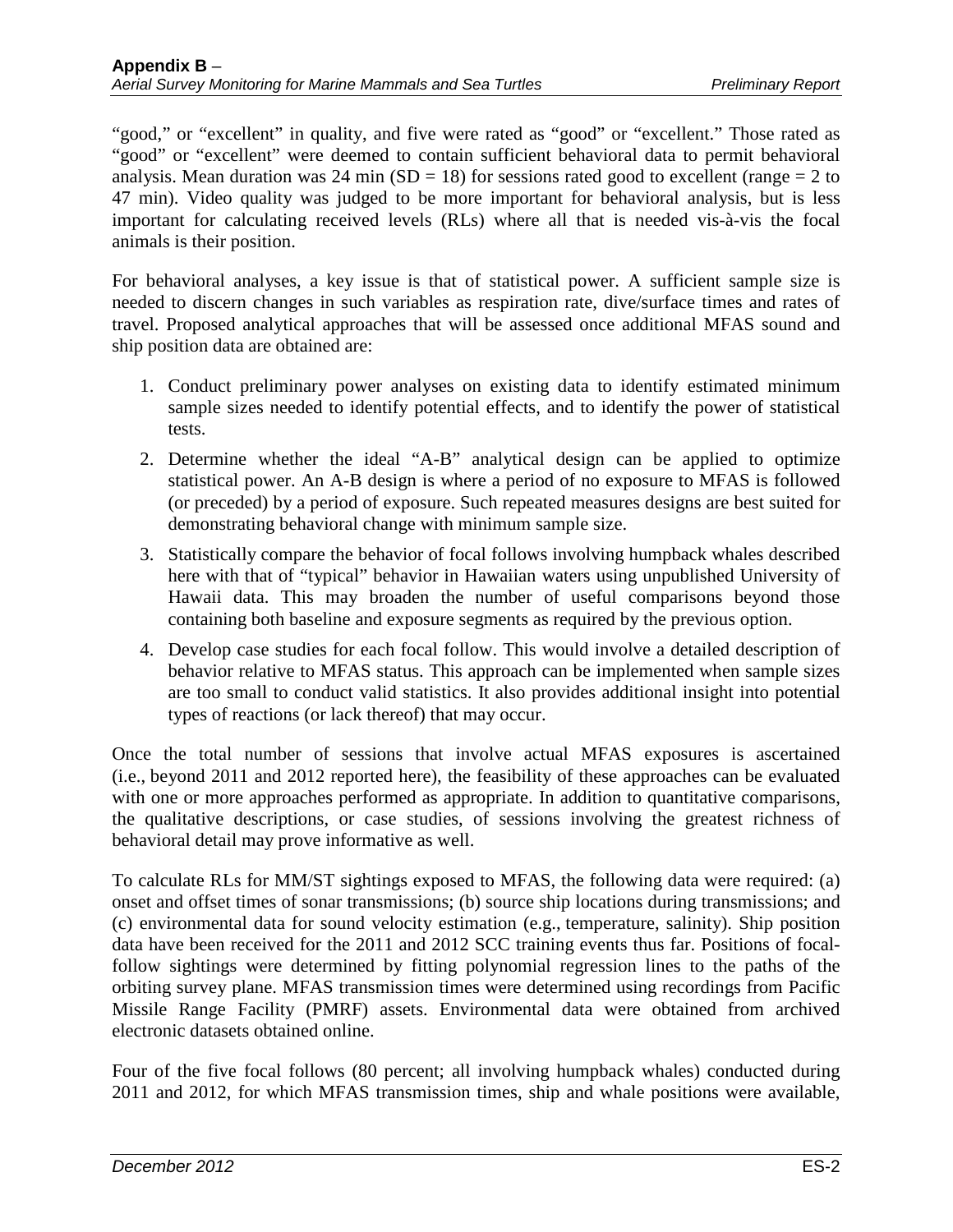were used to calculate RLs for exposed whales. The resultant calculations of RLs revealed estimates of maximum values ranging from 135 to 161 decibels referenced to one microPascal (dB re:  $1 \mu Pa$ ) root mean square (rms).

Regarding possible behavioral analysis, since only one focal follow session recorded during 2011-2012 was of good or better quality, neither behavioral nor power analysis was feasible. As a result, the only available approach was that of case study. A case study of one particular focal session (16 February 2012), involving the juxtaposition of behavior with estimated RLs, is included in this report.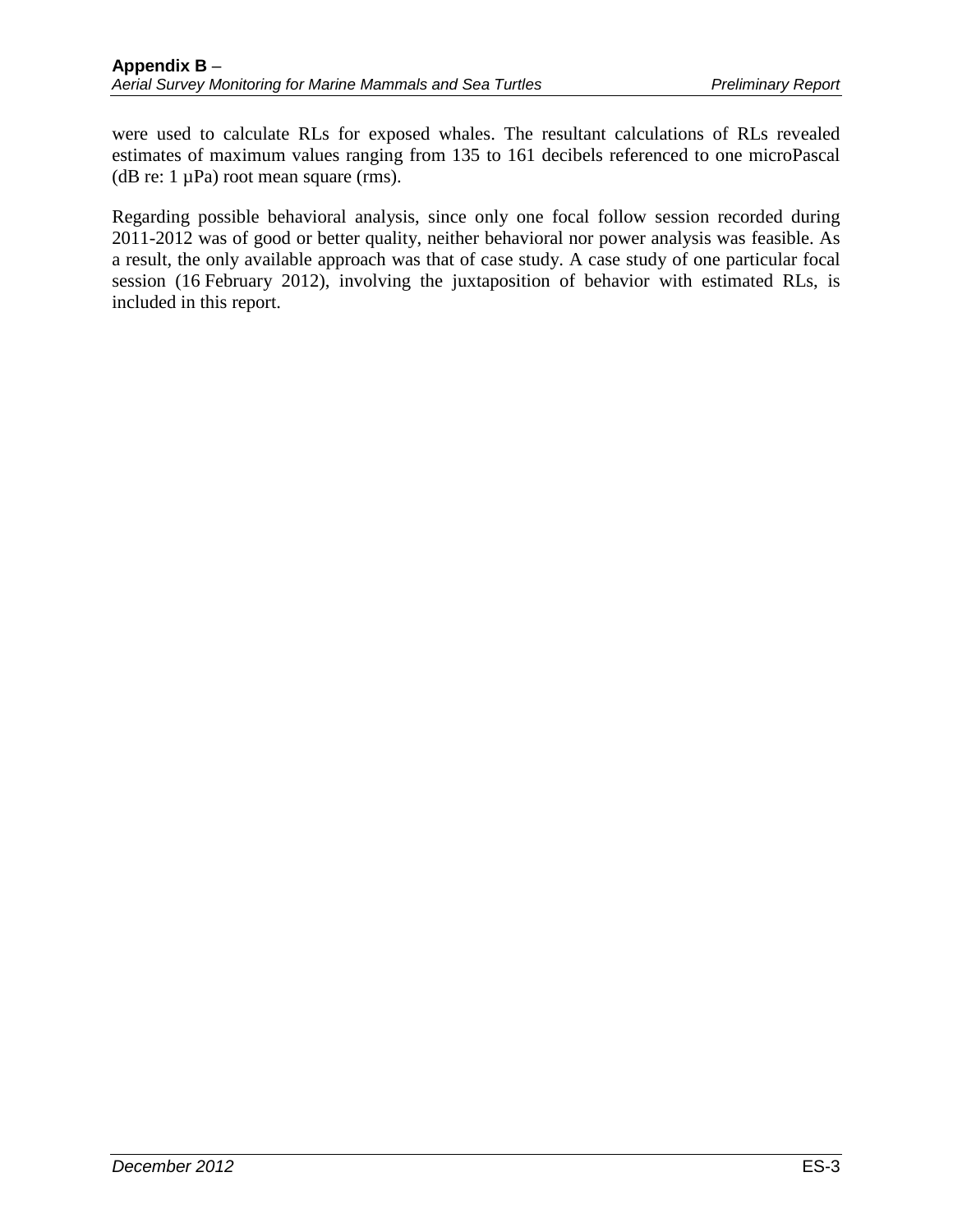### *THIS PAGE INTENTIONALLY LEFT BLANK*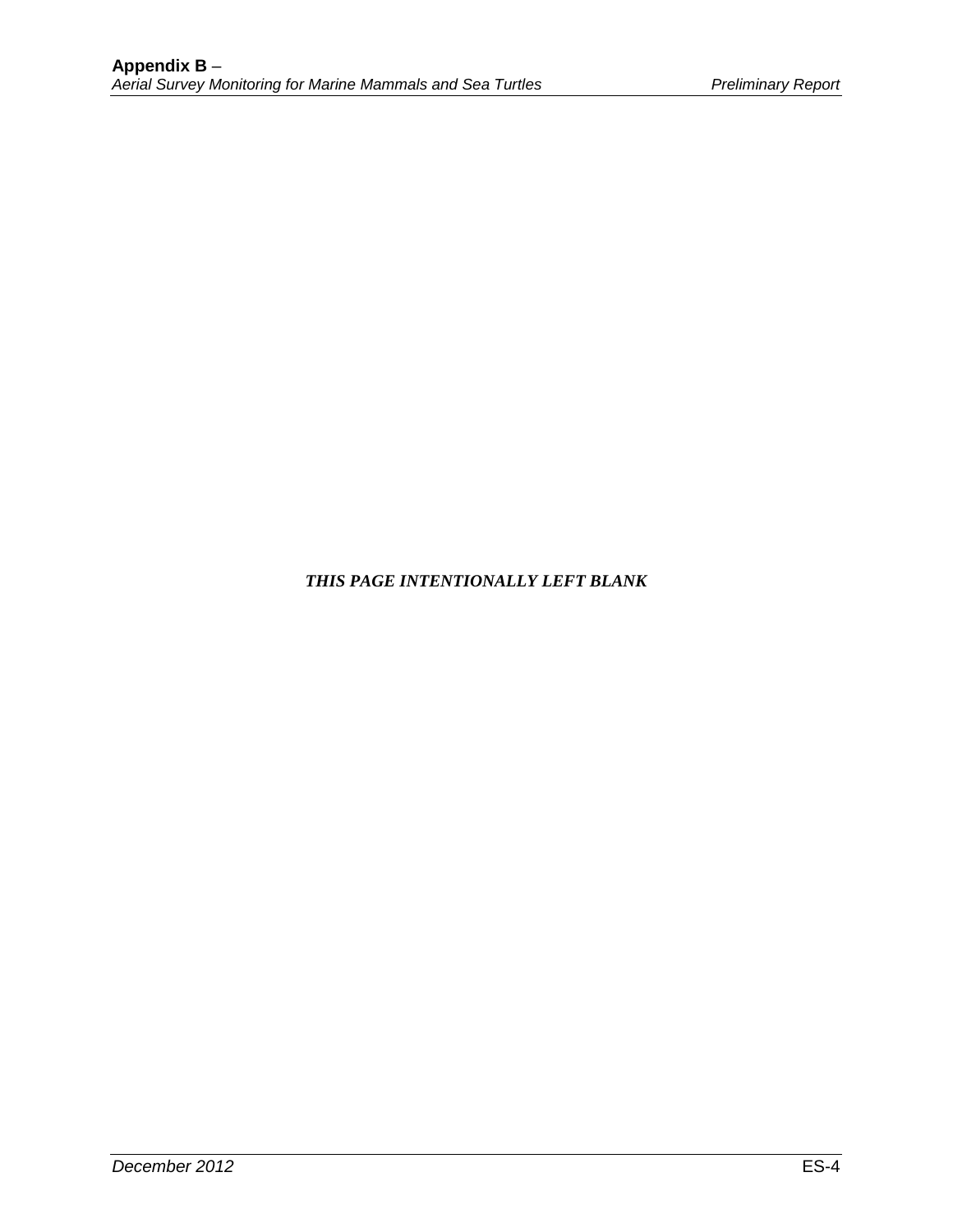# Table of Contents

## Appendices

- **A. [Focal Animal Behavioral Ethogram1](#page-30-0)**
- **B. [Summary of 6 September 2012 Conference Call with U.S.](#page-32-0) Navy and HDR [Representatives Regarding Data Needed for Acoustical Analysis](#page-32-0)**

## Figures

| Figure 1. Location of the BSURE and BARSTUR ranges of the PMRF, including the area                                                                                                                                                                                                                                                                                                                                                                             |    |
|----------------------------------------------------------------------------------------------------------------------------------------------------------------------------------------------------------------------------------------------------------------------------------------------------------------------------------------------------------------------------------------------------------------------------------------------------------------|----|
| Figure 2. Combined vessel and aerial monitoring survey effort during SCC training events                                                                                                                                                                                                                                                                                                                                                                       |    |
| Figure 3 a-c. Estimated positions of humpback whale groups during selected focal-follow<br>sessions (i.e., focal follows for which ship location and sound transmission times were<br>available): a) #13 (18 February 2011); b) #15 (16 February 2012, Pod 1); and c) #17<br>(18 February 2012) showing position of plane (blue circles) and fitted polynomial lines<br>(red). Note: For #16 (17 February 2012, Pod 2) animals were not resighted, so position |    |
|                                                                                                                                                                                                                                                                                                                                                                                                                                                                |    |
| Figure 4. BSS during 18 focal follows for SCC training events in the HRC from 2008 to                                                                                                                                                                                                                                                                                                                                                                          |    |
| 2012.                                                                                                                                                                                                                                                                                                                                                                                                                                                          | 11 |
| Figure 5. Video quality for 18 focal follows during five SCC events in the HRC from 2008                                                                                                                                                                                                                                                                                                                                                                       |    |
| to 2012. Criteria for the video quality categories are presented in Table 111                                                                                                                                                                                                                                                                                                                                                                                  |    |
| Figure 6. Whale behaviors (middle) correlated with MFAS RLs by time (top) and range                                                                                                                                                                                                                                                                                                                                                                            |    |
|                                                                                                                                                                                                                                                                                                                                                                                                                                                                |    |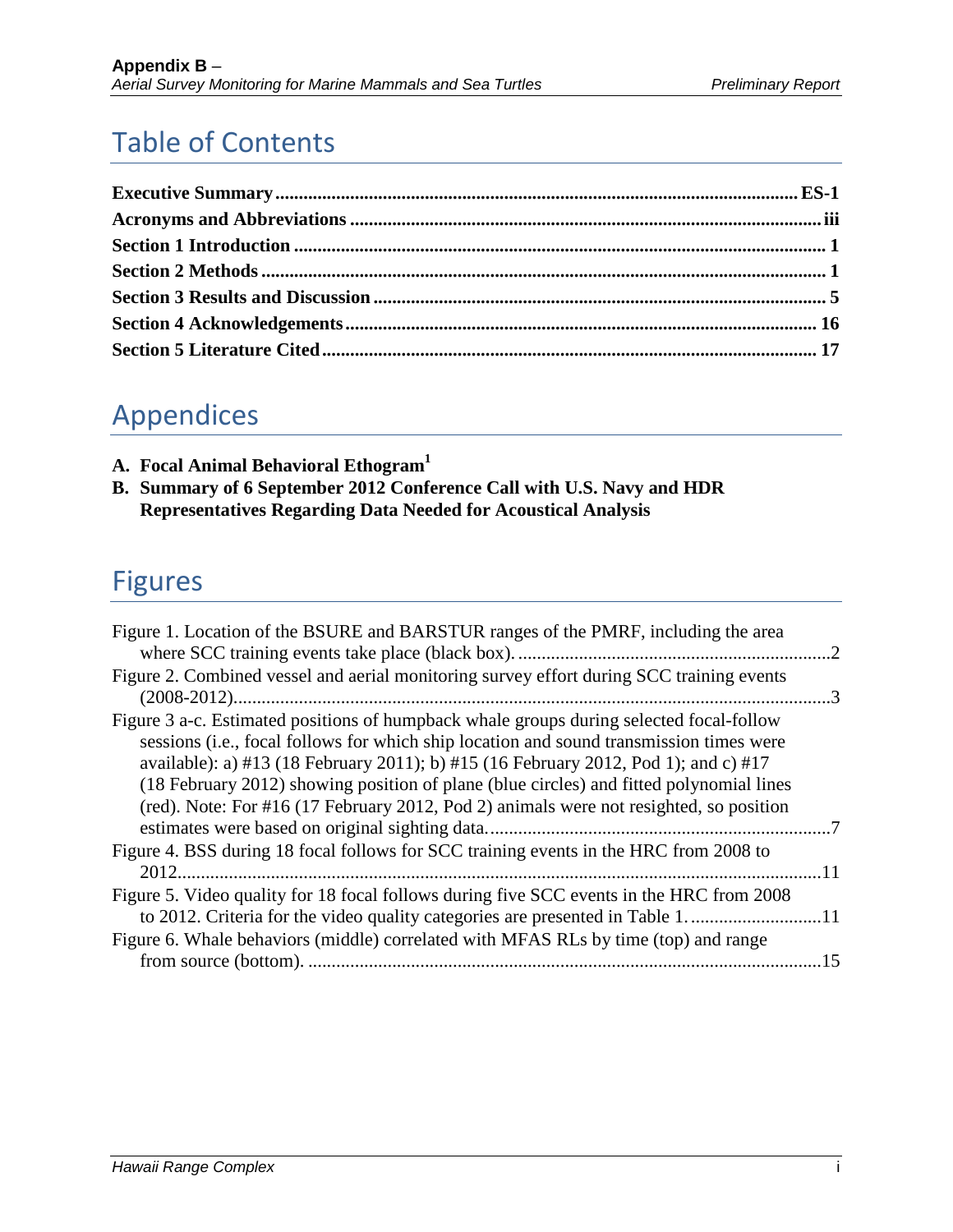## Tables

| Table 3. Summary of focal follows recorded during SCC events in the HRC off Kauai        |  |
|------------------------------------------------------------------------------------------|--|
|                                                                                          |  |
| Table 4. Summary of focal groups (2008-2012): Species and group composition. 10          |  |
| Table 5. Summary of RL calculation results for the four focal-follow events for humpback |  |
|                                                                                          |  |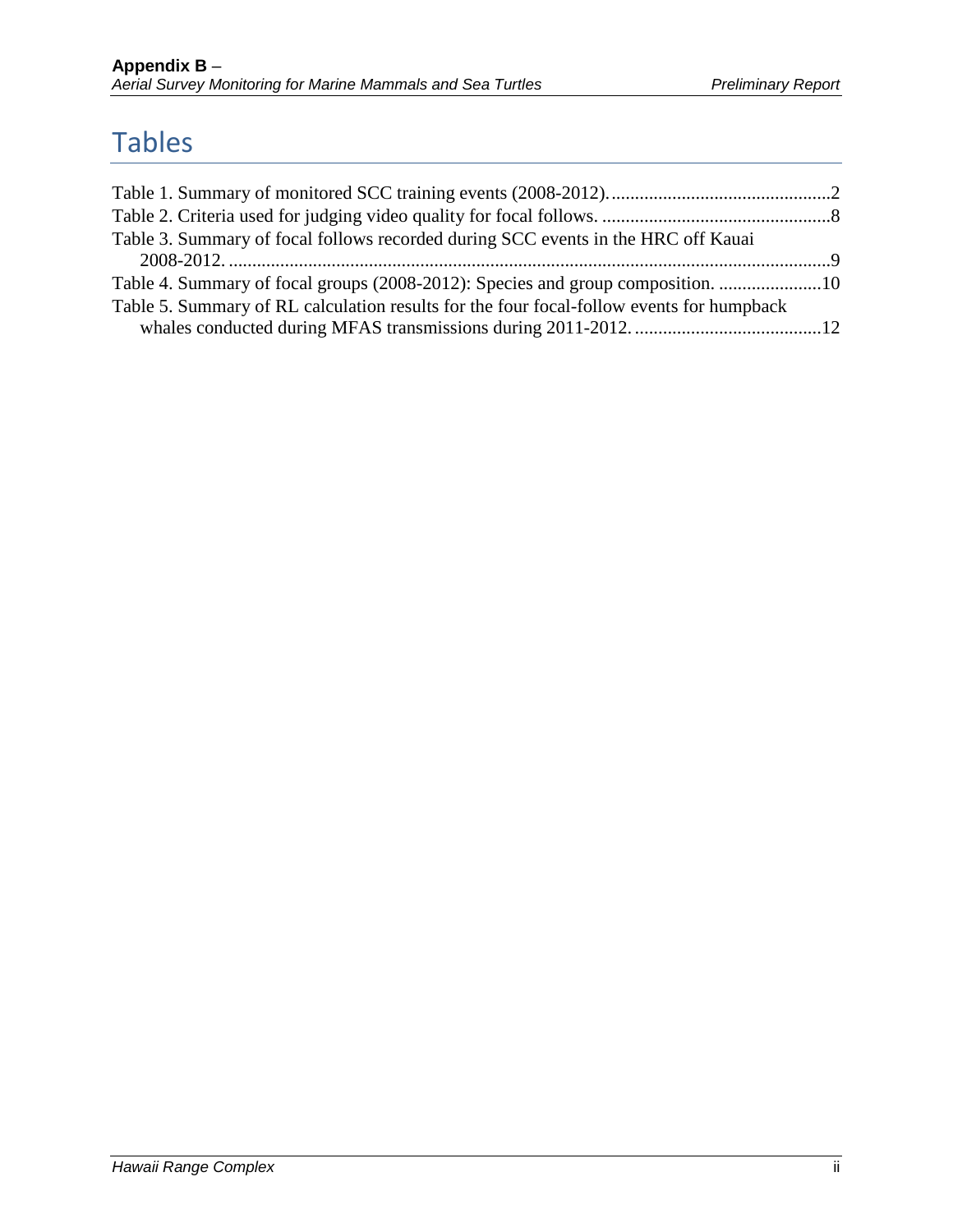# List of Acronyms and Abbreviations

| <b>ASW</b>       | anti-submarine warfare                          |
|------------------|-------------------------------------------------|
| <b>BARSTUR</b>   | <b>Barking Sands Underwater Tactical Range</b>  |
| <b>BSS</b>       | Beaufort sea state                              |
| <b>BSURE</b>     | Barking Sands Underwater Range Expansion        |
| <b>COMPACFLT</b> | Commander, U.S. Pacific Fleet                   |
| dB               | decibel(s)                                      |
| dB re: 1µPa      | decibels referenced to one microPascal          |
| <b>DDG</b>       | guided missile destroyer                        |
| ft               | foot/feet                                       |
| <b>GDEM-V</b>    | Generalized Digital Environmental Model         |
| <b>GPS</b>       | <b>Global Positioning System</b>                |
| hr               | hour(s)                                         |
| <b>HRC</b>       | Hawaii Range Complex                            |
| kHz              | kilohertz                                       |
| km               | kilometer(s)                                    |
| LF               | low-frequency                                   |
| m                | meter(s)                                        |
| <b>MFAS</b>      | mid-frequency active sonar                      |
| min              | minute(s)                                       |
| <b>MM</b>        | marine mammal(s)                                |
| nm               | nautical mile(s)                                |
| <b>NAVOCEANO</b> | U.S. Naval Oceanographic Office                 |
| <b>NOAA</b>      | National Oceanic and Atmospheric Administration |
| <b>PMRF</b>      | Pacific Missile Range Facility                  |
| RL               | received level                                  |
| rms              | root mean square                                |
| <b>SCC</b>       | <b>Submarine Commanders Course</b>              |
| <b>SD</b>        | standard deviation                              |
| <b>SPAWAR</b>    | Space and Naval Warfare Systems Center          |
| <b>ST</b>        | sea turtle(s)                                   |
| U.S.             | <b>United States</b>                            |
| <b>WAAS</b>      | Wide Area Augmentation System                   |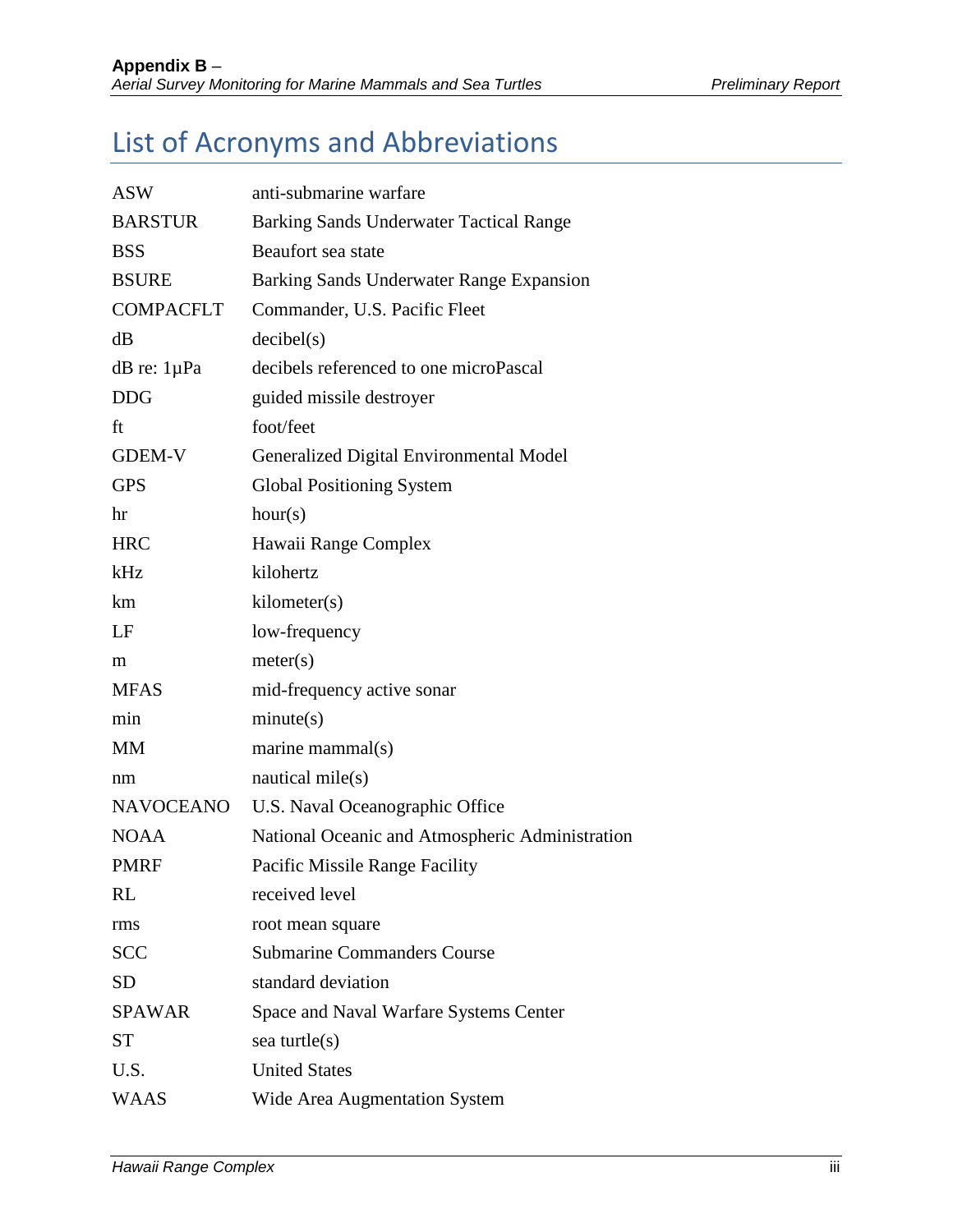#### *THIS PAGE INTENTIONALLY LEFT BLANK*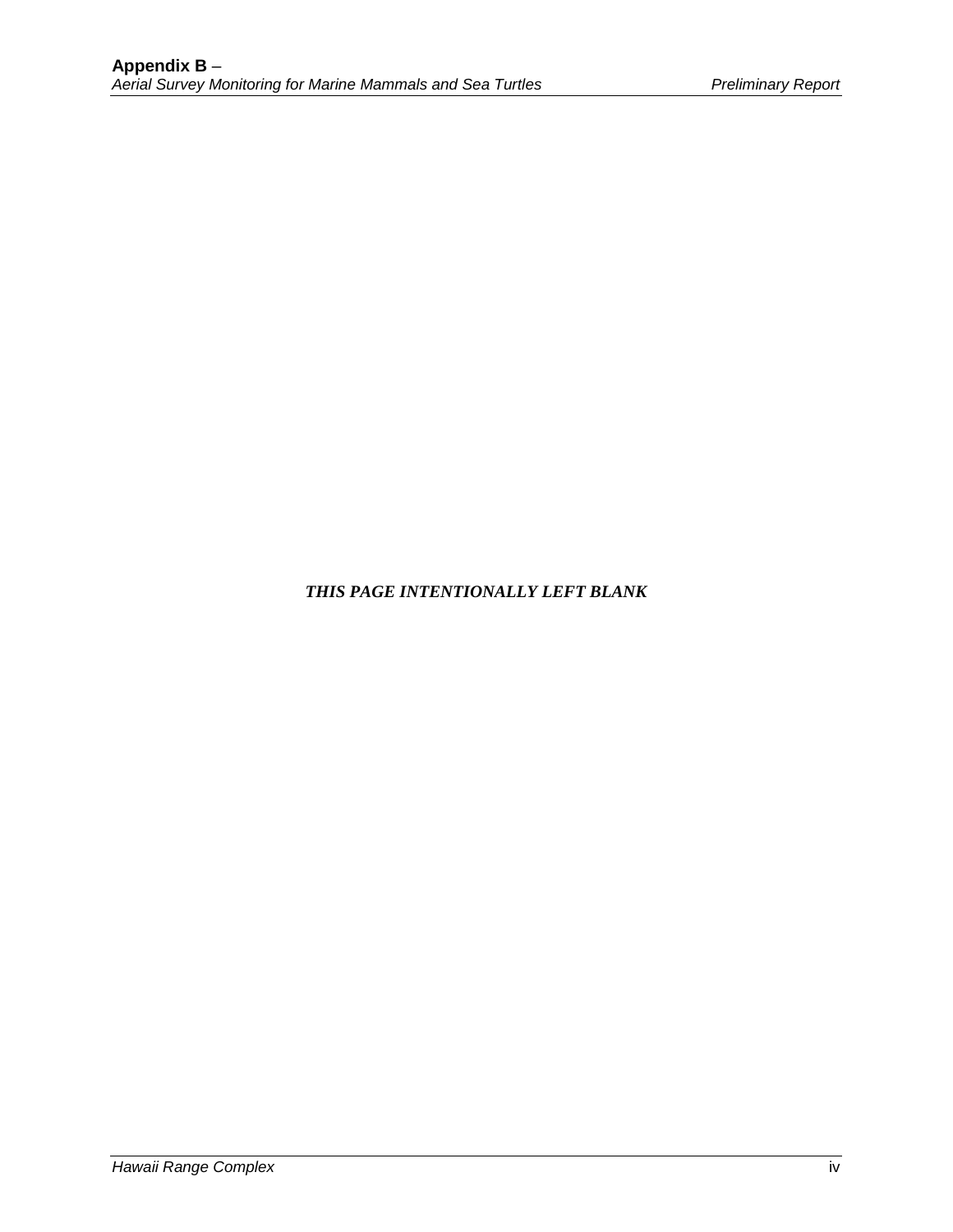## <span id="page-10-0"></span>Introduction

Aerial surveys to monitor for marine mammals (MM) and sea turtles (ST) were conducted in conjunction with six Commander, United States (U.S.) Pacific Fleet (COMPACFLT) training events in the Hawaii Range Complex (HRC) in the Main Hawaiian Islands from 19 August 2008 through 17 February 2012 (HDR 2012). This report focuses on "ship-follow" aerial surveys that occurred annually over 3-4 day periods in February (except for a summer event in 2008) during Submarine Commanders Course (SCC) training events. During an SCC training event, the aircraft flies elliptical orbits in advance of a guided missile destroyer (DDG) conducting antisubmarine warfare (ASW) exercises involving the transmission of mid-frequency active sonar (MFAS). Location and timing of MFAS transmissions were unknown to the observers during the field survey effort. The goal was to first identify whale or dolphin groups near (within 5 kilometers [km] [2.7 nautical miles (nm)]) of the DDG, then to perform focal follows to monitor MM behavior for any changes using prescribed observation methods.

The purpose of this preliminary report is to present preliminary findings and summarize the current status of analysis of focal-follow data collected during SCC training events from 2008 through 2012. Results focusing on the two *Hawaii Range Complex Monitoring Plan* (DoN 2008) research questions judged to be addressable using the focal-follow approach:

- 1. Question 1: "Are marine mammals (and sea turtles) exposed to MFAS, especially at levels associated with adverse effects? If so, at what levels are they exposed?"
- 2. Question 3: "If marine mammals (and sea turtles) are exposed to MFAS, what are their behavioral responses to various received levels?"

### <span id="page-10-1"></span>Methods

SCC training events occurred on the Pacific Missile Range Facility (PMRF) Barking Sands Tactical Underwater Range (BARSTUR) and Barking Sands Underwater Range Extension (BSURE) between Kauai and Niihau in the HRC (**Figure 1**). Monitoring surveys were conducted over waters with bottom depths to 6,000 meters (m) (19,680 feet [ft]). The majority of survey efforts were conducted northwest of Kauai and concentrated in the PMRF hydrophone range. Beaufort sea state (BSS) ranged from 0 to 7 for these surveys (**Table 1**).

Survey methods used here departed from those of traditional line transect surveys, in that elliptical orbits were flown in advance of the DDG throughout its movements, rather than following pre-determined line transects. Thus far, the HRC is the only range complex utilizing this monitoring approach. Aerial survey methodology is discussed in **Section 2.1**, while behavioral sampling is detailed in **Section 2.2**.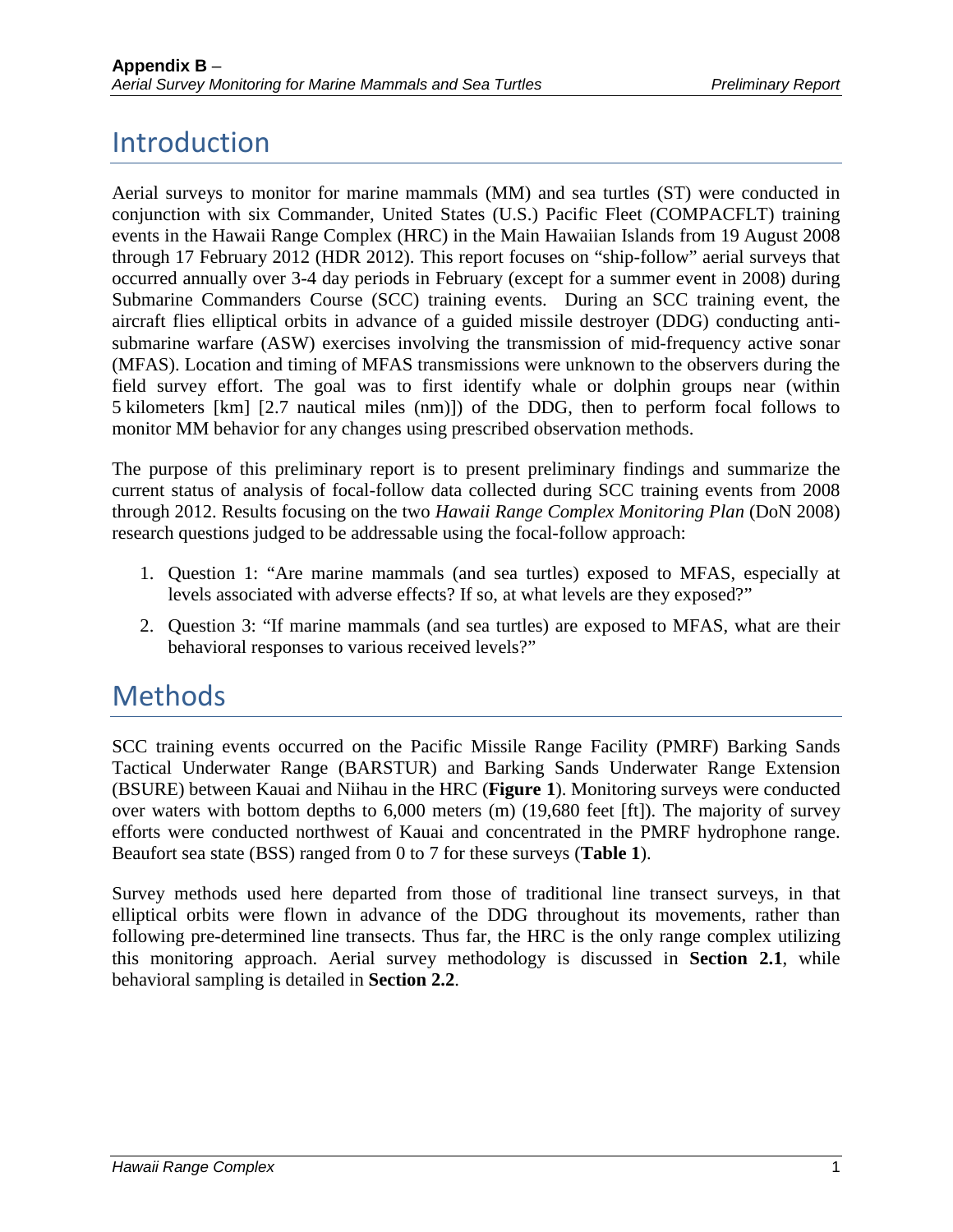

<span id="page-11-0"></span>**Figure 1. Location of the BSURE and BARSTUR ranges of the PMRF, including the area where SCC training events take place (black box).**

|  |  |  | Table 1. Summary of monitored SCC training events (2008-2012). |
|--|--|--|----------------------------------------------------------------|
|--|--|--|----------------------------------------------------------------|

<span id="page-11-1"></span>

| <b>Survey Title</b>                             |                         | <b>Survey</b> | <b>Beaufort Sea State</b> |            |          |
|-------------------------------------------------|-------------------------|---------------|---------------------------|------------|----------|
|                                                 | <b>Source</b>           |               | <b>Mean</b>               | <b>Max</b> | Min      |
| Monitoring during SCC 08                        | Smultea and Mobley 2009 | Aug- $08$     | 4.9                       | 7          |          |
| Monitoring during SCC 09-1                      | Smultea et al. 2009     | Feb-09        | 5.4                       |            | 3        |
| Monitoring during SCC                           | Mobley and Milette 2010 | $Feb-10$      | 4.53                      | 6          |          |
| Monitoring during SCC 11-1 $\&$<br><b>USWEX</b> | Mobley 2011             | $Feb-11$      | 4.49                      | 6          | $\Omega$ |
| Monitoring during SCC 12                        | Mobley and Pacini 2012  | Feb-12        | 4.54                      | 6          |          |

Note: <sup>1</sup>Averaged from wheels up to wheels down for ship-follow days only;

Key: SCC = Submarine Commanders Course; USWEX = Undersea Warfare Exercise.

### *2.1 Aerial Monitoring*

Overall, survey effort was typically divided into two parts (note: additional tasks [e.g., assisting tagging efforts, verifying passive acoustic detections, etc.] were sometimes added during different years):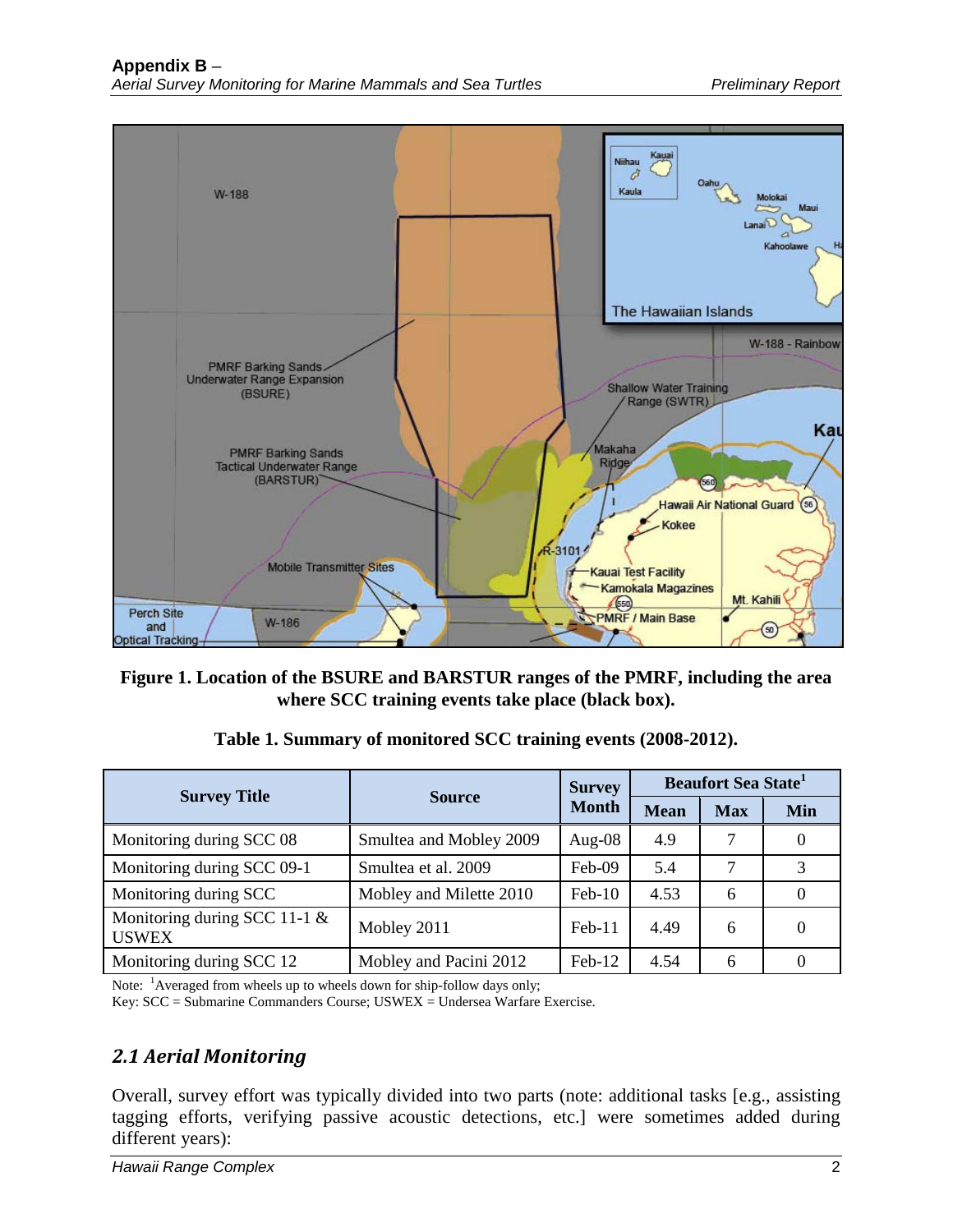- 1. Ship follows, during the SCC training event (3-4 days): This involved flying 4-6 km (2.2–3.2 nm) elliptical orbits in front of the DDG (**Figure 2**). The goal was to find target species in the vicinity of the DDG to observe and record their behavior using focal-follow methods (see **Section 2.2**).
- 2. Circumnavigation surveys, post-SCC training event (2 days): Following the SCC training event at varying intervals, the aircraft flew along the Kauai and Niihau coastlines looking for stranded or near-stranded MMs, as well as free-swimming MM/ST, along the shoreline.





<span id="page-12-0"></span>Surveys were conducted from a twin-engine high-wing aircraft (Partenavia P68 Observer or Aero Commander) during ship follows and from the same fixed-wing aircraft or a helicopter (e.g., Robinson R44) during shoreline surveys conducted at varying intervals following the event. All aircraft flew at 100 knots (185 km/hr) groundspeed and an altitude of approximately 244 to 305 m (800 to 1,000 ft) (unless the pilot was directed to fly at alternate altitudes by flight controllers for safety reasons; this occurred 1-5 times per flight day). Observations from the monitoring aircraft involved four or five personnel including a pilot, a co-pilot (2010–2012), two observers, and a data recorder/videographer. The survey crew and pilot(s) were not informed as to the status of MFAS transmissions, which minimized the potential for observational bias.

When MM/ST were first detected, the vertical angle to the sighting when abeam at 90 degrees to the trackline was recorded using hand-held Suunto clinometers (this was later converted to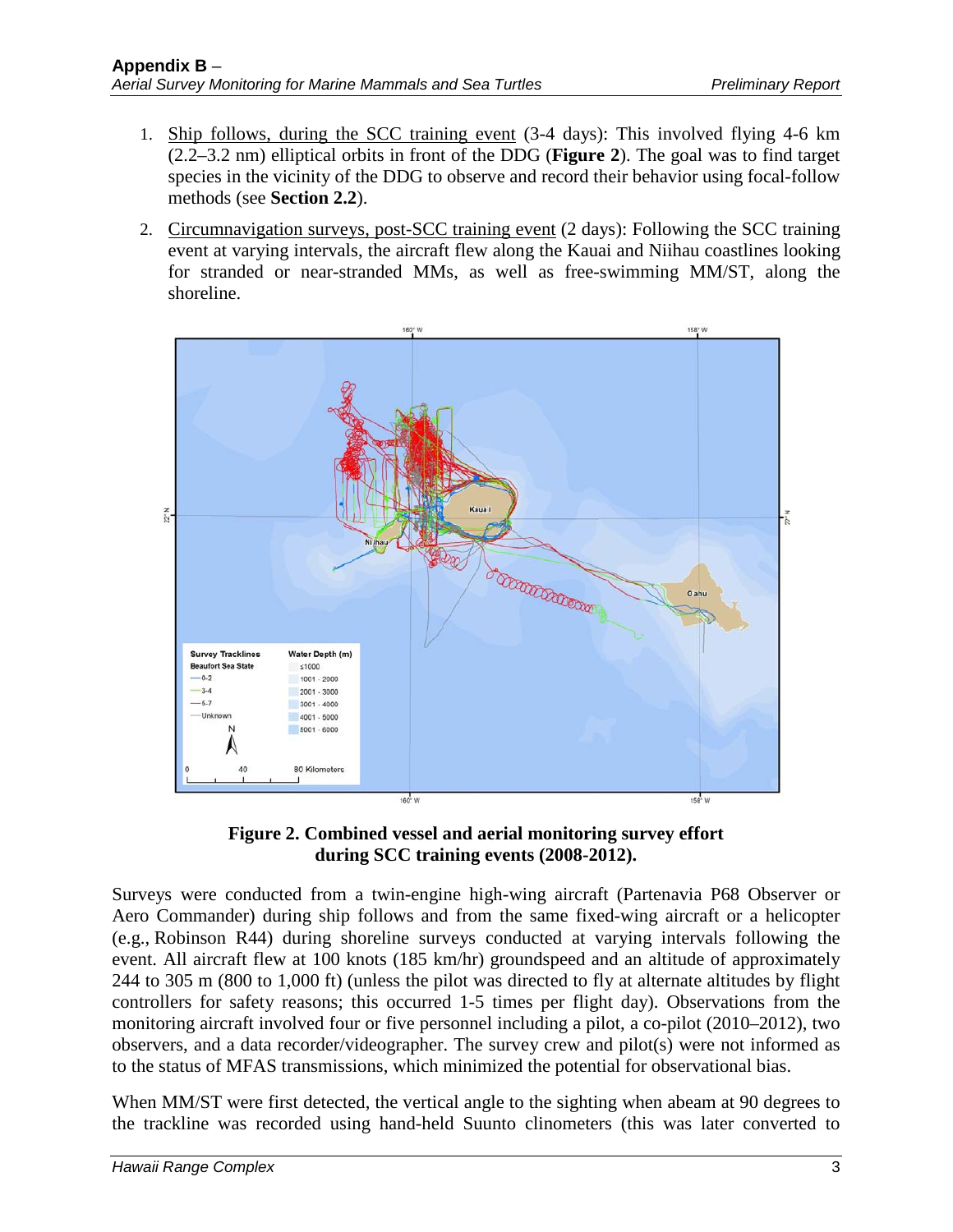perpendicular distance from the aircraft). Animals were then typically followed by orbiting to identify species and, in the case of MMs, to characterize behavior and direction of travel. Photographs were taken opportunistically by the data recorder to assist in species identification using a Canon 5D digital camera with a Canon 100- to 400-millimeter telephoto lens with image stabilizer. BSS was recorded at the start of effort and when conditions changed (note: glare was not recorded during ship-follows since circling the DDG meant that glare changed too frequently to be recordable). Positional data via a Wide Area Augmentation System (WAAS)-enabled Global Positioning System (GPS) were automatically recorded every 3 seconds and manually when sightings occurred.

### *2.2 Behavioral Sampling*

When sightings were observed close to the DDG (i.e., within 5 km or 2.7 nm) and were judged to be suitable (i.e., could be reliably tracked), focal follows were performed using standard behavioral sampling methodology (Altmann 1974; Mann 1999). The aircraft immediately ascended to 457 m (1,500 ft), an altitude shown to minimize reactivity of some baleen whale species to circling fixed-wing aircraft (Richardson et al. 1985a,b, 1986, 1995; Smultea et al. 1995; Würsig et al. 1985, 1989). The sighting was then orbited and behavior was documented with video for as long as possible. A high-definition Canon Vixia HF10 camcorder with 12-power optical zoom and built-in image stabilization was used to video focal follows. The intercom system of the aircraft inputted to the audio port of the digital camcorder so that all behavioral observations could be recorded with minimal ambient noise. Time stamps on the Canon camcorder were synchronized with those from the Garmin GPS receiver before each daily flight. Animals were followed for as long as successive surfacings were visible. Focal sessions were terminated when animals were not resighted for 10 minutes (min), whereupon the survey aircraft returned to its station circling in front of the DDG.

Digital videos of focal follows were transcribed and rated for quality based on predetermined criteria (**Table 1**). Only those rated "good" or "excellent" were considered eligible for behavioral analysis. Humpback whales were chosen as the primary species for behavioral analysis since only one focal follow was recorded for each of the other two species (spinner dolphins and false killer whales) (Table 3).,

### *2.3 Received Levels*

Thus far, the combination of recordings of MFAS from PMRF hydrophones plus ship positions has only been made available for 2011 and 2012. Based on the MFAS transmission data, it was determined that four of the six focal follows (67 percent) conducted during 2011-2012 involved exposures to MFAS. Received levels (RLs) were estimated only for these four focal follows for the sake of this preliminary report. Calculating the RLs of MFAS requires knowing the focal group's and the ship's positions, times of transmissions, the source level of the signal, as well as environmental parameters (e.g., temperature and salinity) affecting sound velocity. DDG positions were provided from PMRF data products provided in support of the SCC event (**Appendix B**). For the positions of MM focal groups, initial positions were obtained using sighting angles as described previously. Once the plane commenced orbiting, however, angles could not be obtained unless the aircraft was leveled. Thus, positions were estimated by computing the centroid of the aircraft orbits by extracting GPS positions every 3 min (the approximate time to complete one orbit). The statistical approach of weighted moving averages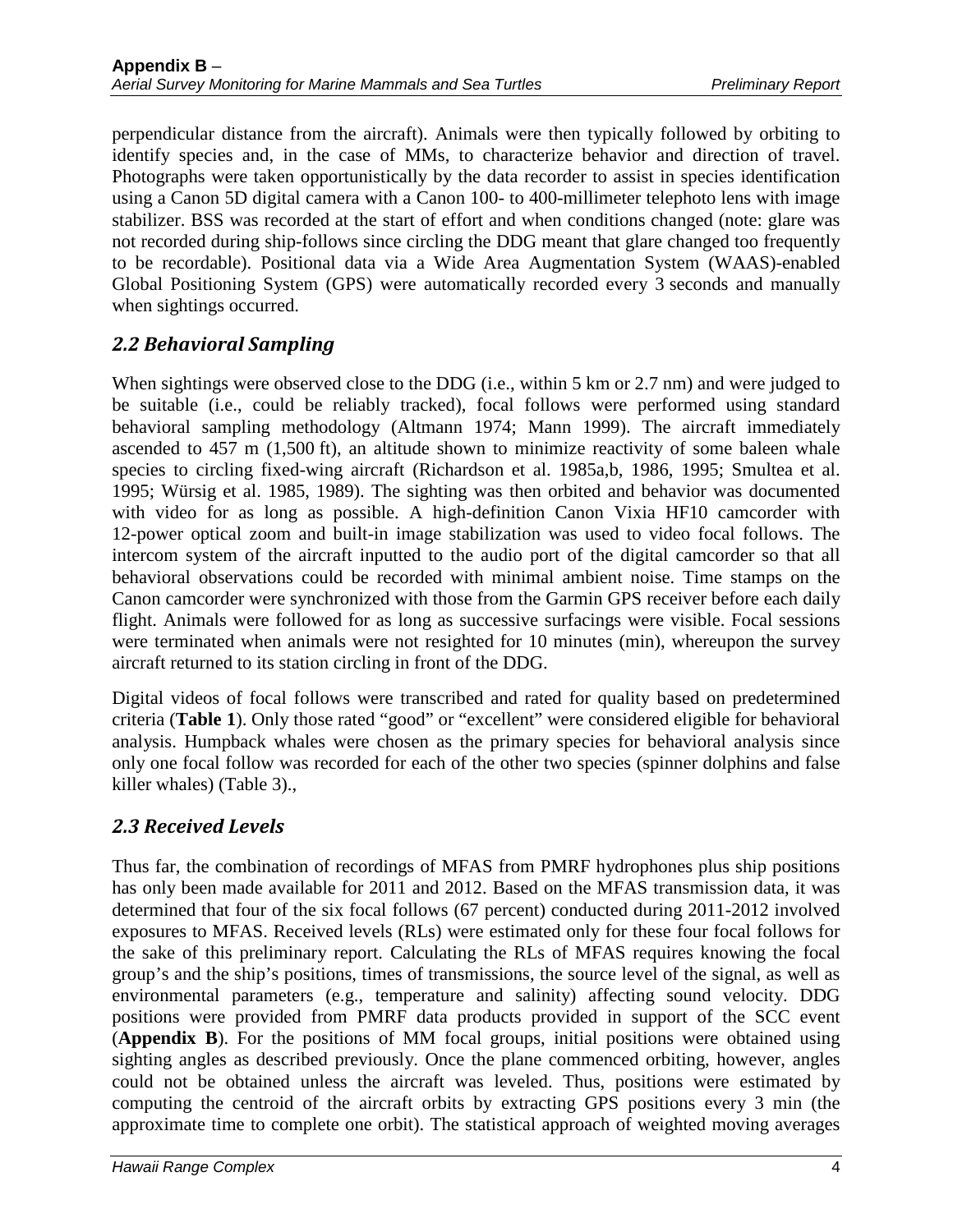with a polynomial fit was then used to estimate the position of the focal group. The resultant line (**Figure 3 a-c**) provides the best estimate of the focal group's position at any given time.



<span id="page-14-0"></span>*Figure 3a) 18 February 2011*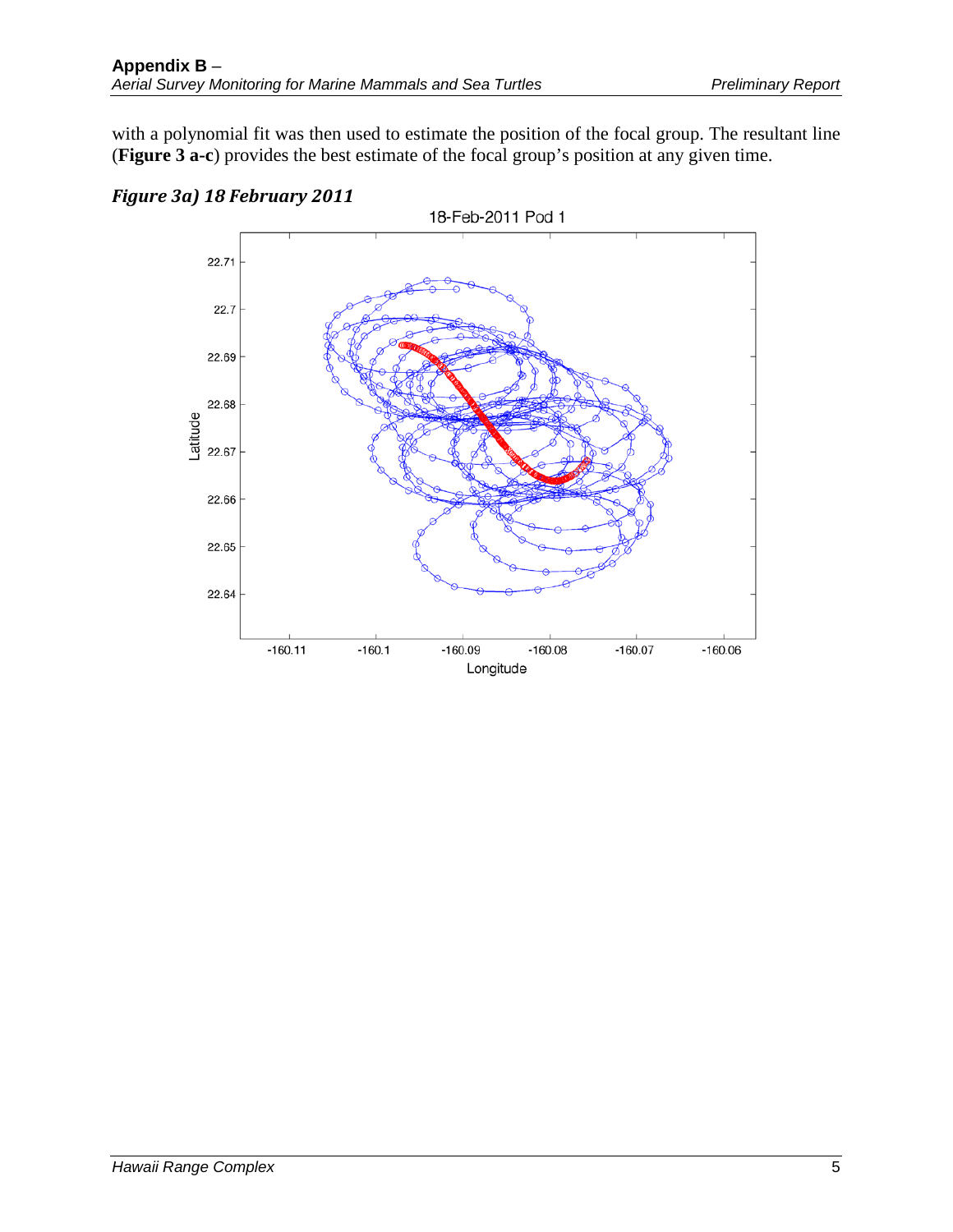### *Figure 3b) 16 February 2012, Pod 1*



*Figure 3c) 17 February 2012*

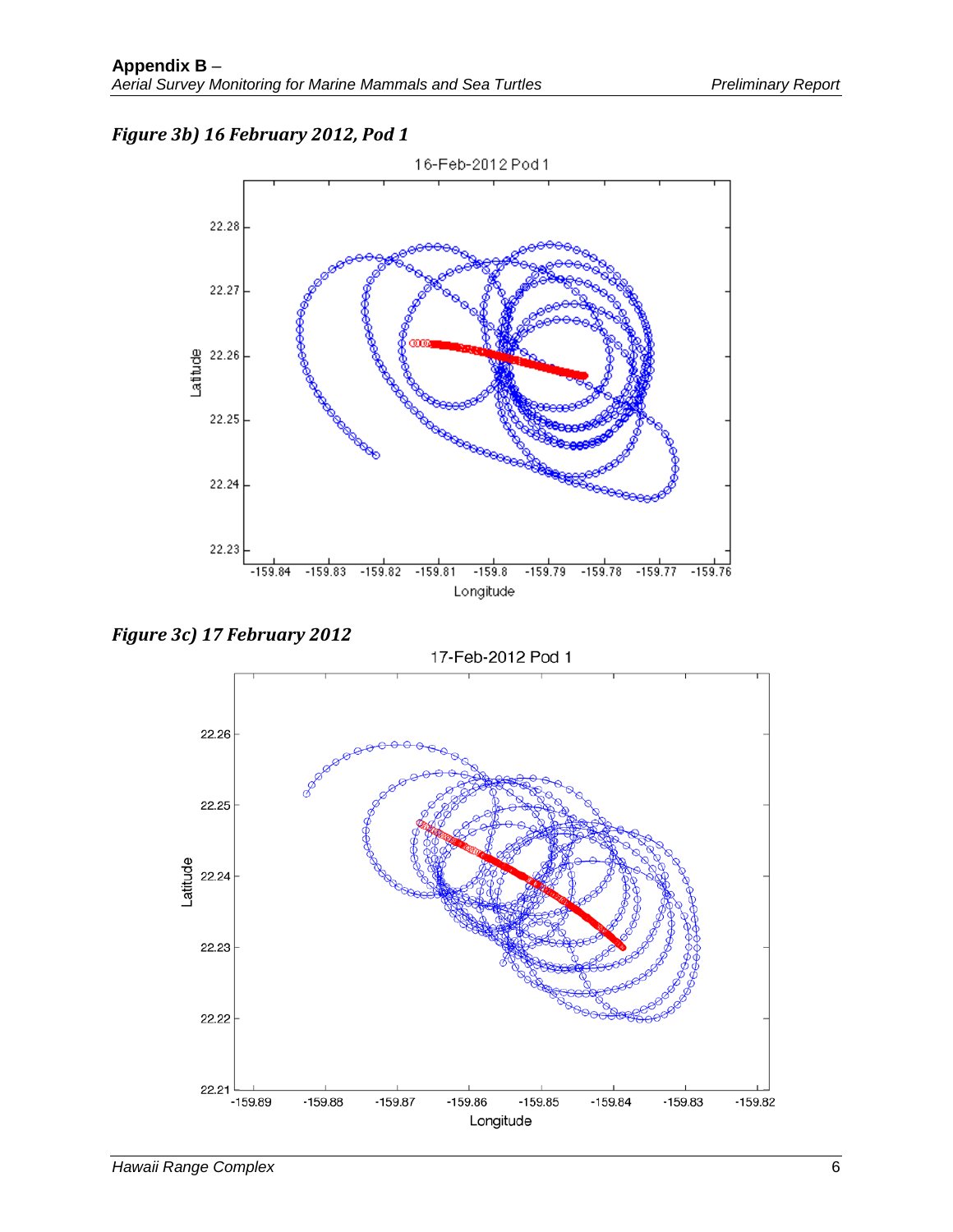#### <span id="page-16-0"></span>**Figure 3 a-c. Estimated positions of humpback whale groups during selected focal-follow sessions (i.e., focal follows for which ship location and sound transmission times were available): a) #13 (18 February 2011); b) #15 (16 February 2012, Pod 1); and c) #17 (18 February 2012) showing position of plane (blue circles) and fitted polynomial lines (red).**

The ship's sonar source level was assumed to be 235 decibels referenced to 1 microPascal (dB re: 1µPa) root mean square (rms) as published for the AN/SQS-53C sonar (with center frequencies of 2.6 and 3.3 kilohertz [kHz]) in conjunction with the 2000 Bahamas stranding event (Evans and England 2001). Sound velocities were obtained from the Generalized Digital Environmental Model (GDEM-V, Version 2.5, NAVOCEANO 2000). Bathymetry was extracted from the ETOPO2 dataset (NOAA 2006). This dataset includes the Digital Bathymetric Data Base 5-min from the U.S. Naval Oceanographic Office (NAVOCEANO)**.** To calculate surface loss, the Beckmann-Spizzichino surface loss function was used (Hodges 2011). The wind speed input to this function was derived from the BSS descriptions from the observers during each focal follow. The transmission loss due to ocean bottom characteristics in the present study was determined by empirical analysis of minke whale (*Balaenoptera acutorostrata*) recordings, at a frequency near that of the active sonar sources as recorded by Steve Martin of Space and Naval Warfare Systems Center (SPAWAR), San Diego. Steve Martin reported that a 7 decibel (dB) loss per bounce was the best estimate. Therefore, Curve 1 from the high-frequency bottom loss model from the Oceanographic and Atmospheric Master Library of the NAVOCEANO was selected for the bottom loss function. The BELLHOP propagation model (Porter 2005) was used to calculate transmission loss.

Position data for the DDG were obtained from PMRF data products. A single, MFAStransmitting ship position (latitude/longitude) was provided for each focal follow. If there was more than one MFAS transmission (i.e., more than a 1-2 second "ping"), the closest position was specified. Therefore, in all cases, the ship was modeled to open in range relative to the whale's position (i.e., increasing distance from initial position). In one case for the focal follows discussed here, the whale was sighted off the starboard beam of the MFAS-transmitting vessel. In this case, a nominal beam pattern was specified. For the three remaining cases, the relative position of the MM put it in or near the baffles (i.e., area directly behind the ship). For these cases, an omnidirectional source was assumed.

The focal-group position was modeled to vary between 5 and 20 m (16 and 66 ft) of depth during simulations (i.e., models). Simulations were run for 10 min, to allow some variability in the results to reflect the uncertainty in absolute positions and depths of the whales. For this reason, median RL estimates are reported. However, if there was only a single MFAS transmission from the ship, simulation duration was reduced to 1 min.

## Results and Discussion

Eighteen focal follows were conducted during five SCC training events from 2008 to 2012 (**Table 2**) for a total of 4.5 hr of video recording (**Table 3**). Seventeen of the 18 (94 percent) focal follows occurred during February SCC training events (4 of the 5 aerial-monitored SCC events occurred in February). Sixteen of the 18 (89 percent) sessions involved humpback whales (*Megaptera novaeangliae*); the remaining two were of spinner dolphins (*Stenella longirostris)* and false killer whales (*Pseudorca crassidens*). Humpback whales are primarily seen November through April in the HRC, when the species seasonally uses Hawaiian waters as a major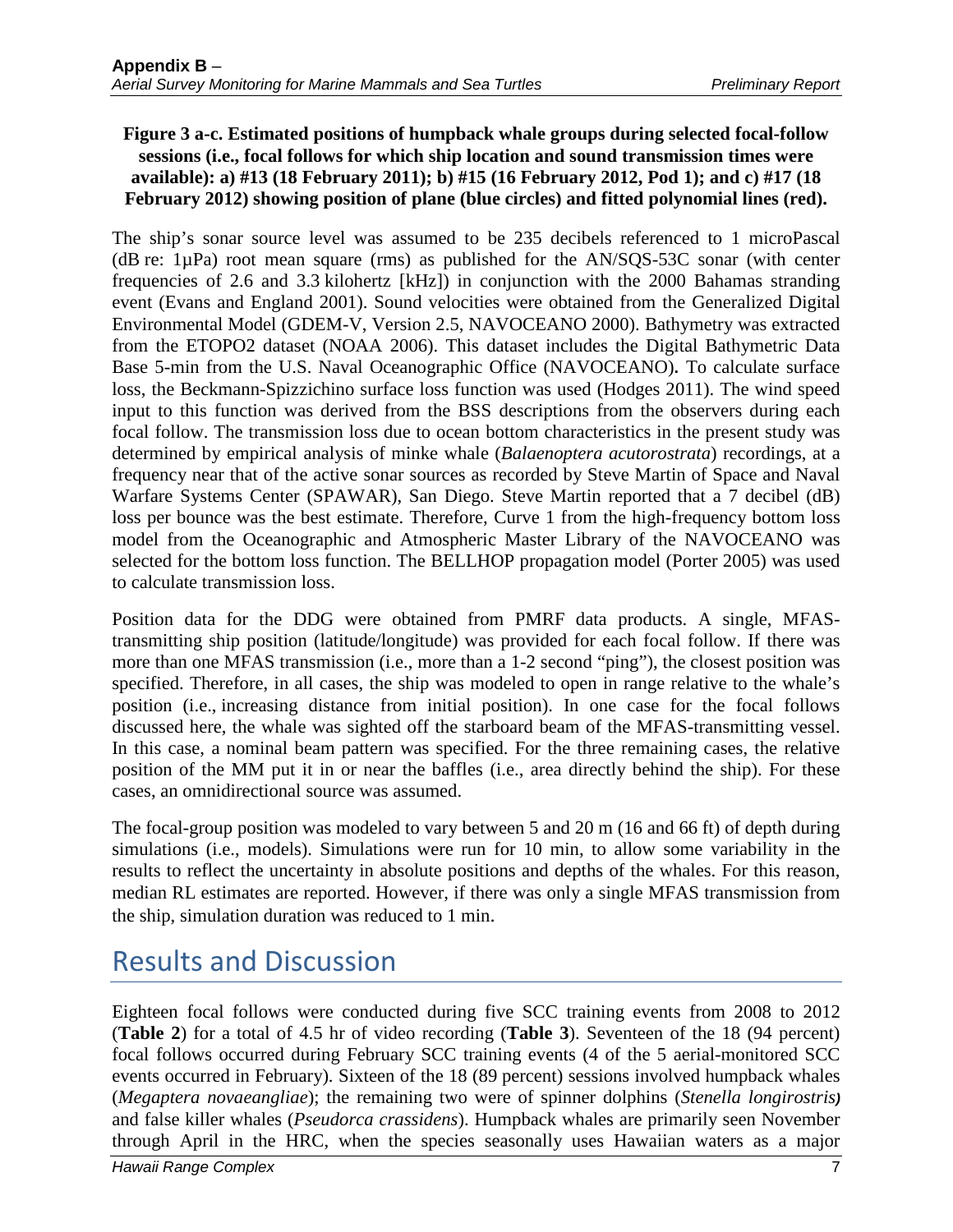overwintering and breeding ground (Mobley 2004). Spinner dolphins were the subjects of the only focal follow that occurred during August 2008. Humpback whale focal groups primarily consisted of one to two individuals (**Table 4**), which is representative of typical group sizes for the species in Hawaiian waters (Mobley et al. 1999).

BSS conditions were generally good during the 2008-2012 focal follows, considering the exposure of the offshore study area to prevailing trade winds. A BSS of 4 or less was recorded during 63 percent of total focal-follow time (**Figure 4**). Ten of the 18 (56 percent) focal follows were judged in quality to be "fair" or better  $(X = 22 \text{ min}; SD = 14.5; \text{ range}: 2-47 \text{ min})$  and four focal follows (25 percent—including one rated "fair" to "good") as "good" or "excellent" **(Figure 5)**  $(X = 24 \text{ min}; SD = 18; \text{ range}: 2-47 \text{ min}).$ 

<span id="page-17-0"></span>BSS and resultant video quality are important for behavioral analyses, where resolving visual detail is important. It is less important when calculating RLs since for the latter, all one needs to know with regards to the focal animals is their position. RLs were estimated for 4 of the 18 (22 percent) focal follows, for which MFAS transmission times and positions of marine mammals and ships were available (see "*Research Question 1*" below). These videos were recorded during BSS 3-6 and were rated as "poor" to "good."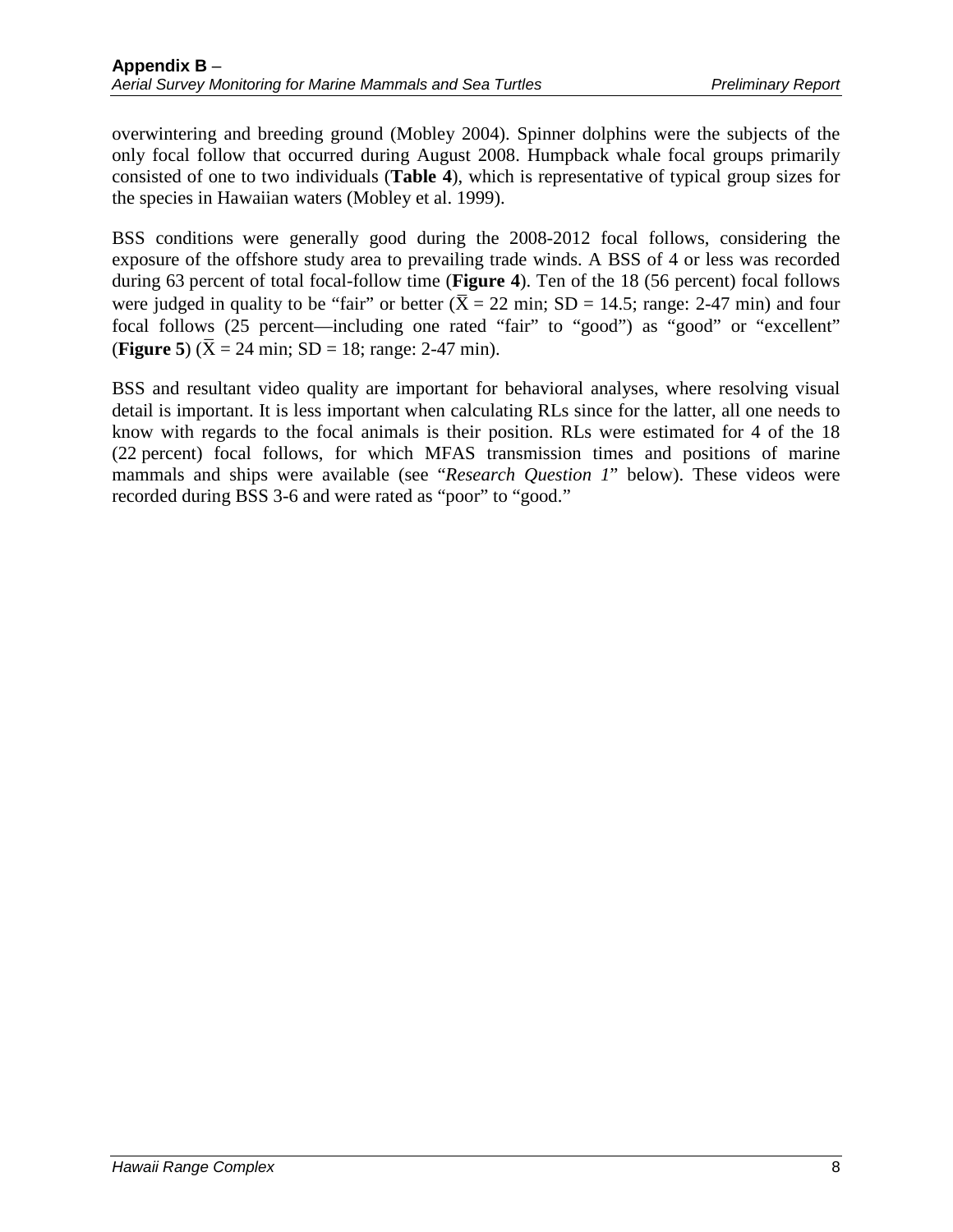| <b>Video</b><br><b>Quality</b> | <b>Utility Definitions</b>                                                                                                                                                                                                                                                                                                                                                                                                                                      |
|--------------------------------|-----------------------------------------------------------------------------------------------------------------------------------------------------------------------------------------------------------------------------------------------------------------------------------------------------------------------------------------------------------------------------------------------------------------------------------------------------------------|
| Poor                           | Behavior and audio indiscernible. For example, animal never seen in video or behavior<br>cannot be determined because animal too far away, video shaky/out of focus/moving too<br>much, BSS too rough (i.e., cannot determine dispersal distance between individuals, blows<br>and (for whales), individual surface-active behaviors, and/or orientation of animal), and/or<br>audio cannot be understood due to interference/static noise or was not recorded. |
| Fair                           | Some behavior and most audio discernible. For example, animal seen in video and<br>behavior, orientation, and dispersal can be determined but in view on video for only a<br>short period of time (<30 seconds per video clip). Most audio can be understood.                                                                                                                                                                                                   |
| Good                           | Most behavior and audio discernible. Most periods animal at or near surface are captured<br>on video and most audio is understandable. Animal seen in video for a longer length of<br>time $(e.g., >30$ seconds per video clip) and can determine behavior. Nearly all individual<br>behavioral events, blows (for whales), behavior state, orientation, and dispersal distances<br>can be determined via combined video and/or audio.                          |
| Excellent                      | Behavior easily discernible all times animal in view below/above surface and audio<br>discernible (e.g., animal[s] seen throughout entire video when visible at or below the water<br>surface and all audio can be understood). All behavioral events and blows (for whales),<br>behavior state, heading, and dispersal distance can be determined. Video footage is<br>relatively steady and focused. Usually occurs when BSS is less than 3.                  |

### **Table 2. Criteria used for judging video quality for focal follows.**

#### **Table 3. Summary of focal follows recorded during SCC events in the HRC off Kauai 2008-2012.**

<span id="page-18-0"></span>

| Date       | Session#       | <b>Species</b>                                | <b>Group Size</b><br>(Best<br><b>Estimate</b> ) | BSS <sup>1</sup><br><b>During</b><br>Focal<br><b>Follow</b> | <b>Session</b><br><b>Duration</b><br>(min) | <b>Video</b><br>Quality <sup>2</sup> |
|------------|----------------|-----------------------------------------------|-------------------------------------------------|-------------------------------------------------------------|--------------------------------------------|--------------------------------------|
| 08/19/2008 | 1              | Spinner dolphin<br>(Stenella longirostris)    | 80                                              | 5                                                           | 5.3                                        | Fair                                 |
| 02/16/2009 | $\overline{2}$ | Humpback whale<br>(Megaptera<br>novaeangliae) | $\mathbf{1}$                                    | 5                                                           | $\overline{2}$<br>Poor                     |                                      |
| 02/17/2009 | 3              | Humpback whale                                | $\overline{2}$                                  | 3                                                           | 10.5                                       | Poor                                 |
| 02/18/2009 | $\overline{4}$ | Humpback whale                                | $1-2$                                           | 3                                                           | 23.3                                       | Fair-<br>Good                        |
|            | 5              | Humpback whale                                | 1                                               | 6                                                           | $\overline{2}$                             | Poor                                 |
| 02/19/2009 | 6              | Humpback whale                                | 1                                               | 6                                                           | 3.5                                        | Poor                                 |
|            | $\overline{7}$ | Humpback whale                                | $\overline{2}$                                  | 6                                                           | 5.5                                        | Poor                                 |
| 02/16/2010 | 8              | Humpback whale                                | $\mathbf{1}$                                    | 5                                                           | 6.3                                        | Poor                                 |
|            | 9              | Humpback whale                                | $\overline{2}$                                  | 4                                                           | 7.5                                        | Fair                                 |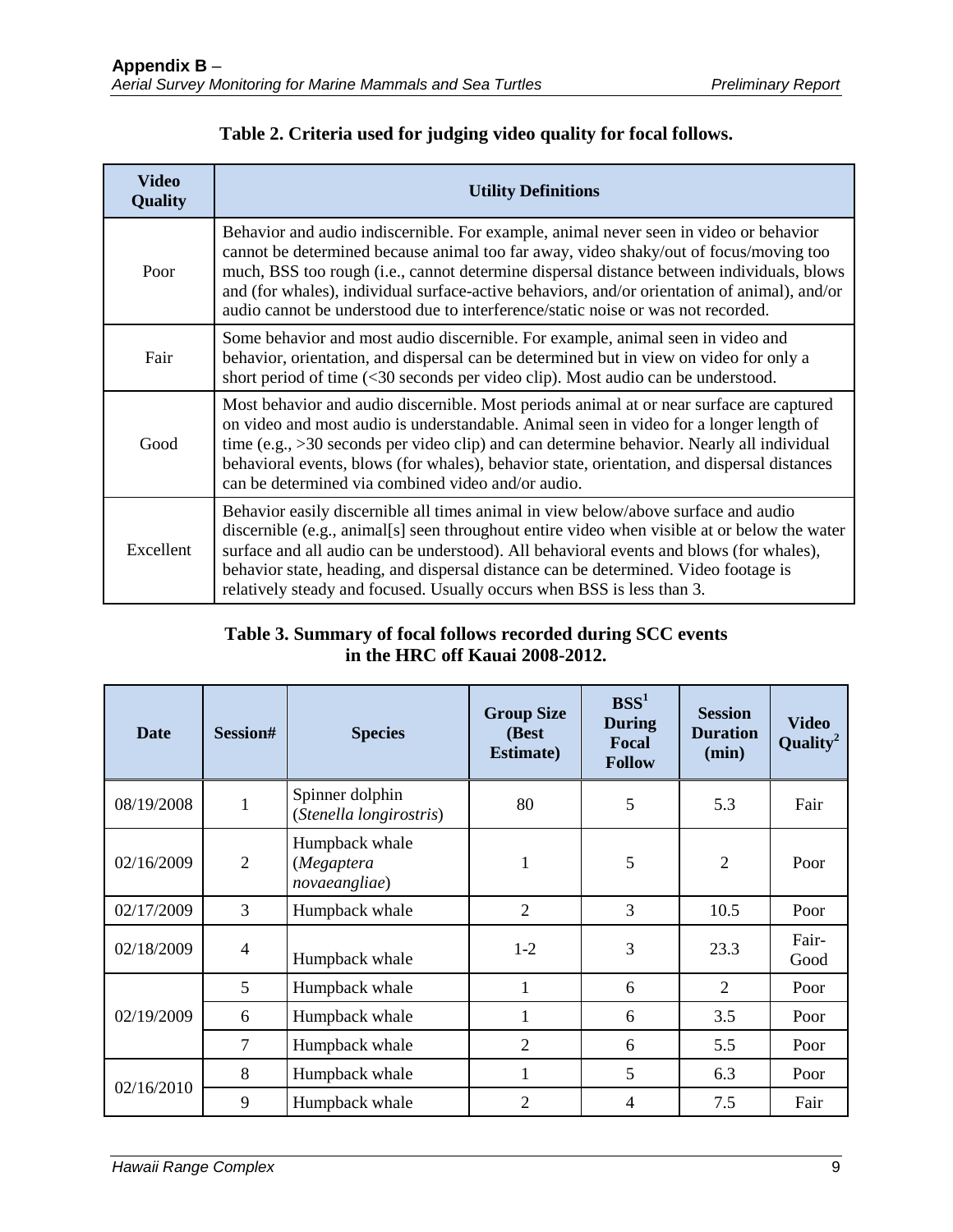| <b>Date</b> | <b>Session#</b> | <b>Species</b>                               | <b>Group Size</b><br>(Best<br><b>Estimate</b> ) | BSS <sup>1</sup><br><b>During</b><br>Focal<br><b>Follow</b> | <b>Session</b><br><b>Duration</b><br>(min) | <b>Video</b><br>Quality <sup>2</sup> |
|-------------|-----------------|----------------------------------------------|-------------------------------------------------|-------------------------------------------------------------|--------------------------------------------|--------------------------------------|
| 02/18/2010  | 10              | Humpback whale                               | 8                                               | $\overline{4}$                                              | 12                                         | Excellen                             |
| 02/19/2010  | 11              | Humpback whale                               | 3                                               | $\overline{4}$                                              | 47                                         | Good                                 |
| 02/20/2010  | 12              | False killer whale<br>(Pseudorca crassidens) | 12                                              | $\overline{4}$                                              | $\overline{2}$                             | Good                                 |
| 02/18/2011  | $13^{4}$        | Humpback whale                               | $\overline{2}$                                  | $3-4$                                                       | 37.3                                       | Fair                                 |
| 02/15/2012  | 14              | Humpback whale                               | $\overline{2}$                                  | 2                                                           | 18.5                                       | Fair                                 |
| 02/16/2012  | 15 <sup>4</sup> | Humpback whale                               | $\overline{2}$                                  | 6                                                           | 35                                         | Good                                 |
|             | 16 <sup>4</sup> | Humpback whale                               | $\mathbf{1}$                                    | 6                                                           | 9.5                                        | Poor <sup>3</sup>                    |
| 02/17/2012  | $17^{4}$        | Humpback whale                               | 3                                               | 6                                                           | 30.5                                       | Fair                                 |
|             | 18              | Humpback whale                               | $\overline{2}$                                  | 6                                                           | 13                                         | Poor                                 |

Notes: <sup>1</sup> Beaufort sea state; <sup>2</sup> Descriptions are found in **Table 2**; <sup>3</sup> Focal follow attempted, but group not resighted;

<span id="page-19-0"></span><sup>4</sup>Received levels estimated for these groups.

|  |  | Table 4. Summary of focal groups (2008-2012): Species and group composition. |  |  |
|--|--|------------------------------------------------------------------------------|--|--|
|  |  |                                                                              |  |  |

| <b>Species</b>                                     | <b>No. Groups</b> | <b>Group Size</b><br>(Best Estimate) | <b>No. Calves</b> |
|----------------------------------------------------|-------------------|--------------------------------------|-------------------|
|                                                    | $6*$              |                                      |                   |
|                                                    |                   |                                      |                   |
| Humpback whale (Megaptera novaeangliae)            |                   |                                      |                   |
|                                                    |                   |                                      |                   |
| Spinner dolphin (Stenella longirostris)            |                   | 80                                   |                   |
| False killer whale ( <i>Pseudorca crassidens</i> ) |                   |                                      |                   |

Note: \*includes one that became a dyad.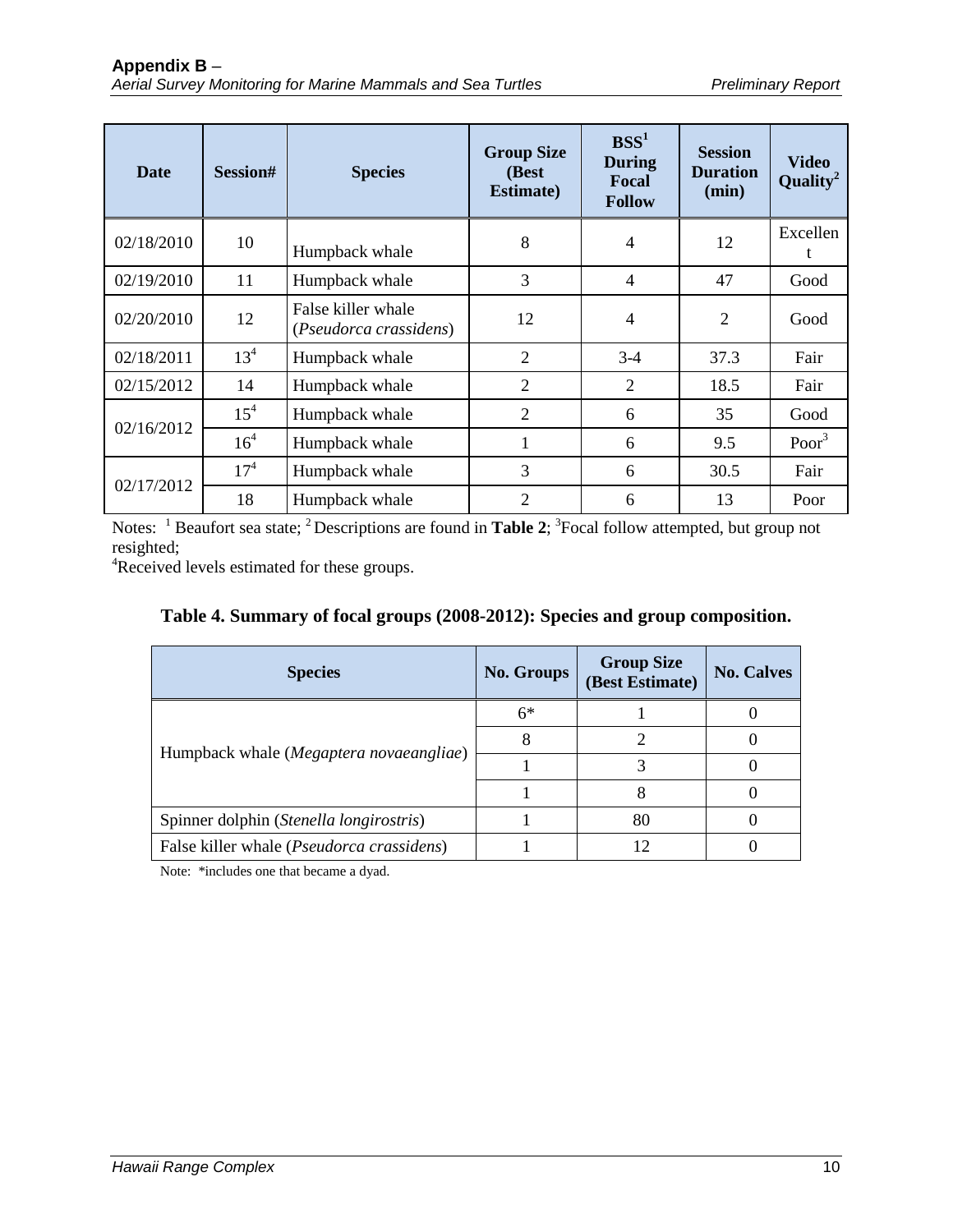

**Figure 4. BSS during 18 focal follows for SCC training events in the HRC from 2008 to 2012.** 

<span id="page-20-0"></span>

<span id="page-20-1"></span>**Figure 5. Video quality for 18 focal follows during five SCC events in the HRC from 2008 to 2012. Criteria for the video quality categories are presented in Table 1.**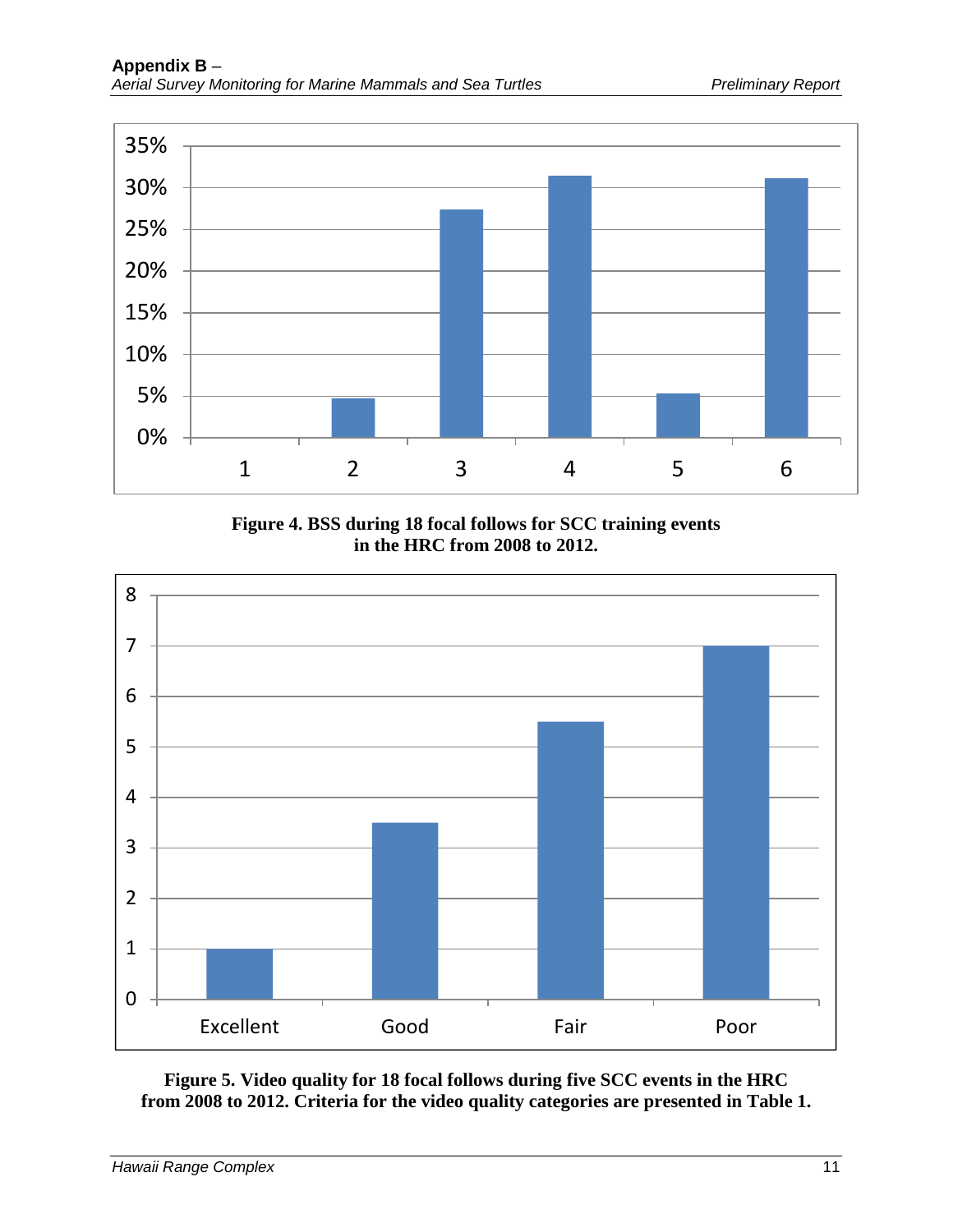The remaining discussion focuses on the status of results most relevant to the focal-follow approach with respect to the two research questions of the *Hawaii Range Complex Monitoring Plan* (DoN 2008):

#### *Research Question #1: "Are marine mammals (and sea turtles) exposed to MFAS…and if so, at what levels?"*

Based on ship position and MFAS transmission time data obtained for the 2011 and 2012 SCC training events, four focal follows involving seven humpback whales (Session # 13, 15, 16, and 17) overlapped with MFAS transmissions, enabling calculation of RLs (**Table 5**). Estimated maximum RLs at focal group locations ranged from 135 to 161 dB re: 1 µPa. Two sessions (13 and 17) involved exposure to a single MFAS transmission and two (Nos. 15 and 16) involved exposure to multiple sonar transmissions. Focal whale positions were estimated using polynomial functions fitted to the path of the orbiting survey plane, as described previously. An exception was Session # 16, where the whales involved were not resighted. In the latter case, the initial sighting data (GPS location plus sighting angle) were used to estimate the pod's position.

<span id="page-21-0"></span>

| Table 5. Summary of RL calculation results for the four focal-follow events for humpback |
|------------------------------------------------------------------------------------------|
| whales conducted during MFAS transmissions during 2011-2012.                             |

| Date       | <b>Session#</b> | Median $RL1$<br>(dB re: 1)<br>$\mu$ Pa) <sup>2</sup> | <b>Maximum RL</b><br>(dB re: $1 \mu Pa$ ) | <b>Median</b><br><b>Absolute</b><br><b>Deviation</b> | <b>Comments</b>                                                                          |
|------------|-----------------|------------------------------------------------------|-------------------------------------------|------------------------------------------------------|------------------------------------------------------------------------------------------|
| 02/18/2011 | 13              | 134                                                  | 137                                       | 2.4                                                  | $1$ MFAS <sup>3</sup> "ping" transmission                                                |
| 02/16/2012 | 15              | 142.5                                                | 148                                       | 2.5                                                  | Multiple MFAS<br>transmissions                                                           |
| 02/16/2012 | 16              | 117.5                                                | 135                                       | 7.0                                                  | Group position estimated<br>from initial sighting; multiple<br><b>MFAS</b> transmissions |
| 02/17/2012 | 17              | 156                                                  | 161                                       | 2.7                                                  | 1 MFAS "ping" transmission                                                               |

Notes:  ${}^{1}RL$  = received level;  ${}^{2}$ (dB re: 1 µPa) = decibels referenced to one microPascal;  ${}^{3}MRAS$  = mid-frequency active sonar.

In a somewhat parallel effort related to this research question, Martin and Manzano-Roth (2012) estimated RLs for 16 cetacean sightings recorded during the February 2011 SCC training event: 12 sightings of confirmed humpback whales and 4 sightings of unidentified cetacean species. These included 10 sightings made by observers aboard U.S. Navy ships plus six sightings made during aerial surveys (note: the 10 sightings made from U.S. Navy ships were all unique groups except for one group that was listed twice to document MFAS exposure from two different ships). Of the six aerial sightings, two were sighted within 5 km (2.7 nm) of the DDG and focal follows were attempted; however, the animals were not resighted after the initial sighting was made; therefore they do not correspond to the focal follow reported in **Table 3** (Session # 13). The remaining four aerial sightings occurred during transits to and from the DDG and Lihue Airport (on the southeast coast of Kauai) at distances considerably greater than the 5-km (2.7 nm) distance used for the ship follow protocol. RLs of 136 dB to 196.9 dB re: 1µPa were estimated for the 16 sightings. While the PMRF data may provide accurate ship position data, the authors noted that one major concern was that the acoustic data were not as accurate; specifically, "the recorded acoustic data are utilized to determine when MFAS transmissions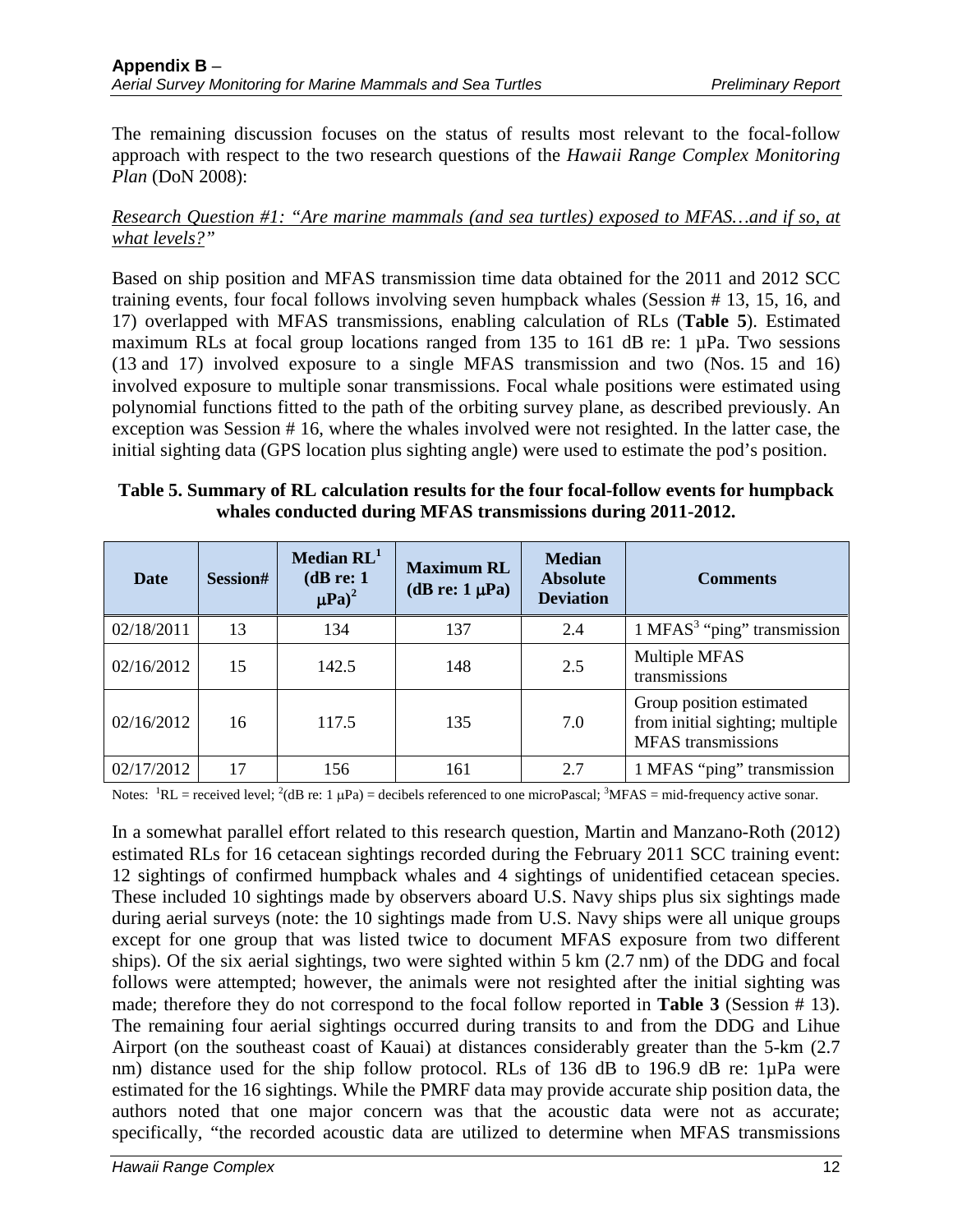occurred, as this level of detail is not present in the standard PMRF data products for the training event" (Martin and Manzano-Roth 2012). Therefore, recordings of MFAS transmissions from the PMRF hydrophone range would be important for any future estimation of RL.

Little is known about the effects of MFAS sound on baleen whales. Most of what is known about the effects of noise on whales has focused on low-frequency (LF) sound (e.g., Croll et al., 2001; Frankel & Clark, 2000).

Thus far, clear demonstrations of temporary or permanent threshold shifts at particular RLs have only been documented for captive toothed whales where laboratory experiments are possible. For example, Mooney et al. (2009) demonstrated temporary threshold shift using playbacks of recorded-MFAS signals with captive bottlenose dolphins (*Tursiops truncatus*) at RLs of 214 dB re: 1µPa. However, efforts to derive estimates of RLs required to induce similar hearing threshold shifts among baleen whales would have to overcome methodological challenges of achieving experimental control with free-swimming animals or would require a captive animal(s).

In summary, based on these results, marine mammals were exposed to MFAS in the instances described here at estimated RLs ranging from 135–161 dB re: 1 µPa. The biological significance of this, however, with respect to hearing threshold shifts and other potential impacts, cannot be determined as yet based on available evidence.

#### *Research Question #3: "If marine mammals (and sea turtles) are exposed to MFAS, what are their behavioral responses to various received levels?"*

The videos from all 18 focal follows were examined and transcribed using methods described previously (Smultea and Bacon 2011), based on a behavioral ethogram (**Appendix A**). Of the 10 videos rated as "fair" to "excellent," eight (80 percent) involved humpback whales and provided the majority of annotations in the transcribed behavior dataset. The resulting dataset will become the focus of future analyses involving the calculation of derived variables such as rate of travel, direction of travel (relative to DDG), behavior state transition, and respiration rate, surface and dive durations, as possible. The latter parameters have been indicative of the responses of Hawaiian humpback whales to LF sound (Frankel and Clark 1998, 2000) and vessel presence (Bauer and Herman 1986). Four possible analytical approaches are proposed:

- 1. Conduct preliminary power analyses on existing data to identify estimated minimum samples sizes needed to identify potential effects, and to identify the power of statistical tests.
- 2. Determine whether the ideal "A-B" analytical design can be applied to optimize statistical power. An A-B design is where a period of no exposure to MFAS is followed (or preceded) by a period of exposure. Such repeated measures designs are best suited for demonstrating behavioral change with minimum sample size (Kerlinger and Lee 2000). This approach was used successfully by Tyack et al. (2011) using playbacks of simulated MFAS in the Bahamas. They showed that individual beaked whales changed their vocal behavior and showed evidence of avoidance at received levels below 142 dB re: 1  $\mu$ Pa. As of the completion of this preliminary report, it is not known how many of the recorded focal follows meet this A-B pattern.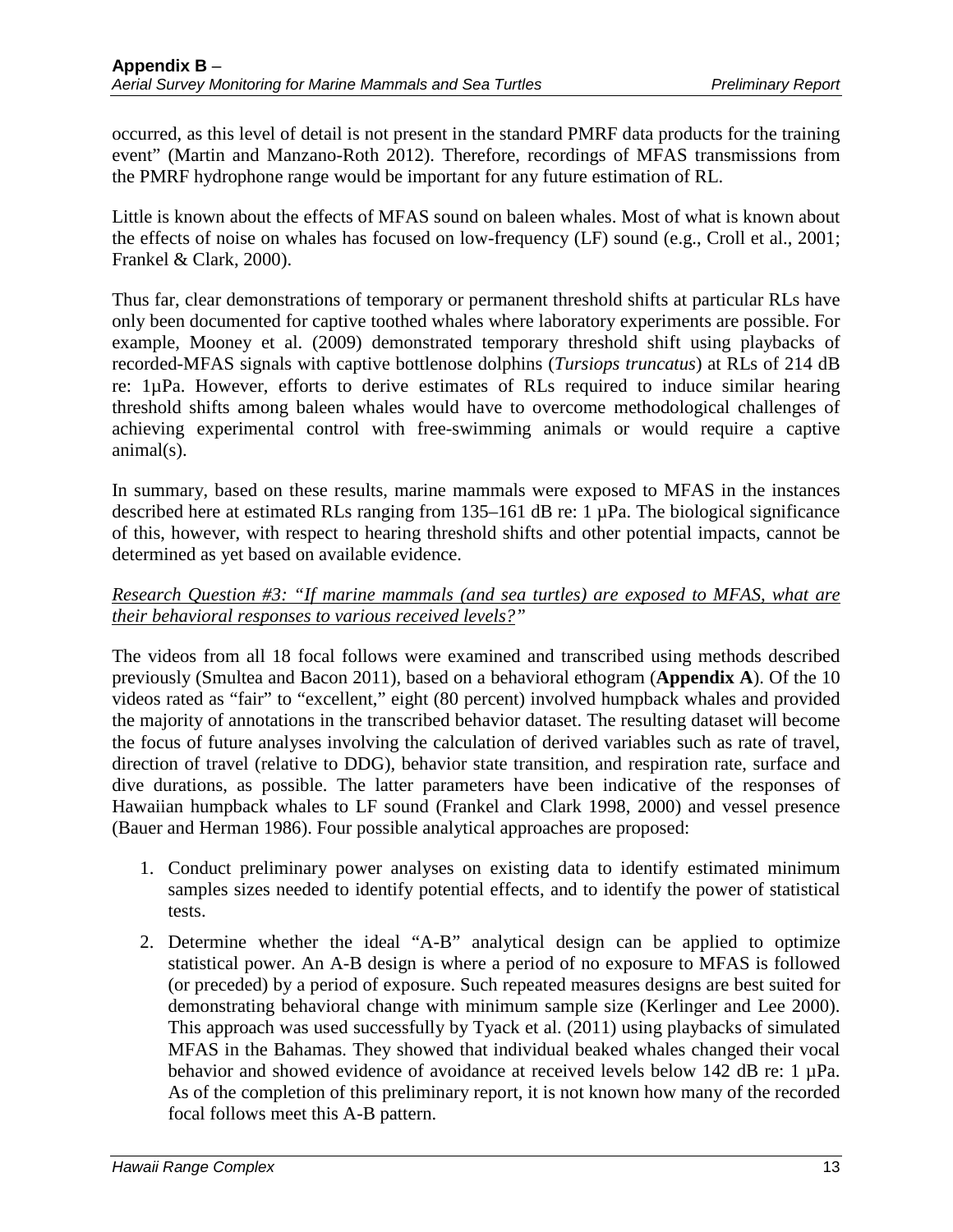- 3. Statistically compare the behavior of focal whales described here with that of "typical" behavior in Hawaiian waters using archived data obtained during shore-based observations in 1983-1991 (Bauer, Frankel, Mobley, and Herman, 1983-1991, Kewalo Basin Marine Mammal Laboratory, and University of Hawaii data). This may broaden the number of useful comparisons beyond the A-B approach required by the previous option. Comparisons with the shore station data will be conducted when the total numbers of focal follows involving MFAS exposure are known (i.e., other than for 2011 and 2012), so that any differences in variables such as rate of travel, respiration rate, etc., become more interpretable.
- 4. Develop case studies for each focal follow. This would involve a detailed description of behavior relative to MFAS status (i.e., whether transmitting or not). This approach can be implemented when sample sizes are too small to conduct valid statistical tests. It also provides additional insight into potential types of reactions (or lack thereof) that may occur (see *Case Study* section below).

The challenge for these four options is the relatively small numbers of focal follows involved  $(n = 10$  "fair" to "excellent" quality) and their relatively short durations (mean session length of 22 min  $[SD = 14.5]$  for "fair" to "excellent" quality). Thus, statistical test power may be insufficient to demonstrate statistically significant changes in behavior. Using case studies from focal-follow sessions with greater richness of detail could prove informative (see an example below). If obvious responses to MFAS occur, they may be evident using this qualitative approach, even if the quantitative results are not statistically significant due to small sample sizes.

Whereas the statistical analytical approach (e.g., A-B design) offers a macro view of potential responses to MFAS transmissions, the following case study approach offers a micro view that can help to identify the link between changes in the environment and corresponding changes in behavior. An example of the power of the case study approach can be seen in the description below that offers an expanded account of focal follow # 15 (Pod 1 seen on 16 February 2012).

#### **Case Study (Focal-follow session # 15: 16 February, 2012** *–* **Pod 1)**

This focal follow was chosen as the subject of a case study for two reasons: a) based on PMRF hydrophone range monitoring data (S. Martin, SPAWAR, personal communication) in conjunction with DDG and whale locations, Pod 1 was exposed to 23 MFAS transmissions during a 20-min period largely overlapping with the 28-min period from first to last sighting; and b) Pod 1 spent the majority of time (approximately 60 percent) visible at the surface. Due to the whales' predominant surface travel, the decision was made to calculate RLs with whale positions modeled at 2, 4, 6, 8, and 10-m depth. The median RL values are shown in **Figure 6**.

Pod 1 of 16 February 2012, was first sighted at 8:39:33 based on the observation of a breaching adult humpback whale. At this time, the pod was at a distance of approximately 10.8 km (5.8 nm) from the DDG (extrapolated from position-time data). During the time of observation (i.e., from first to last sighting), both the DDG and Pod 1 were on closely corresponding northwest headings of 320 and 345 degrees true, respectively. This heading was maintained throughout the observation period. Due to the fact that the DDG was traveling faster than the pod, the distance between the two increased, with the DDG remaining ahead of Pod 1 throughout the period.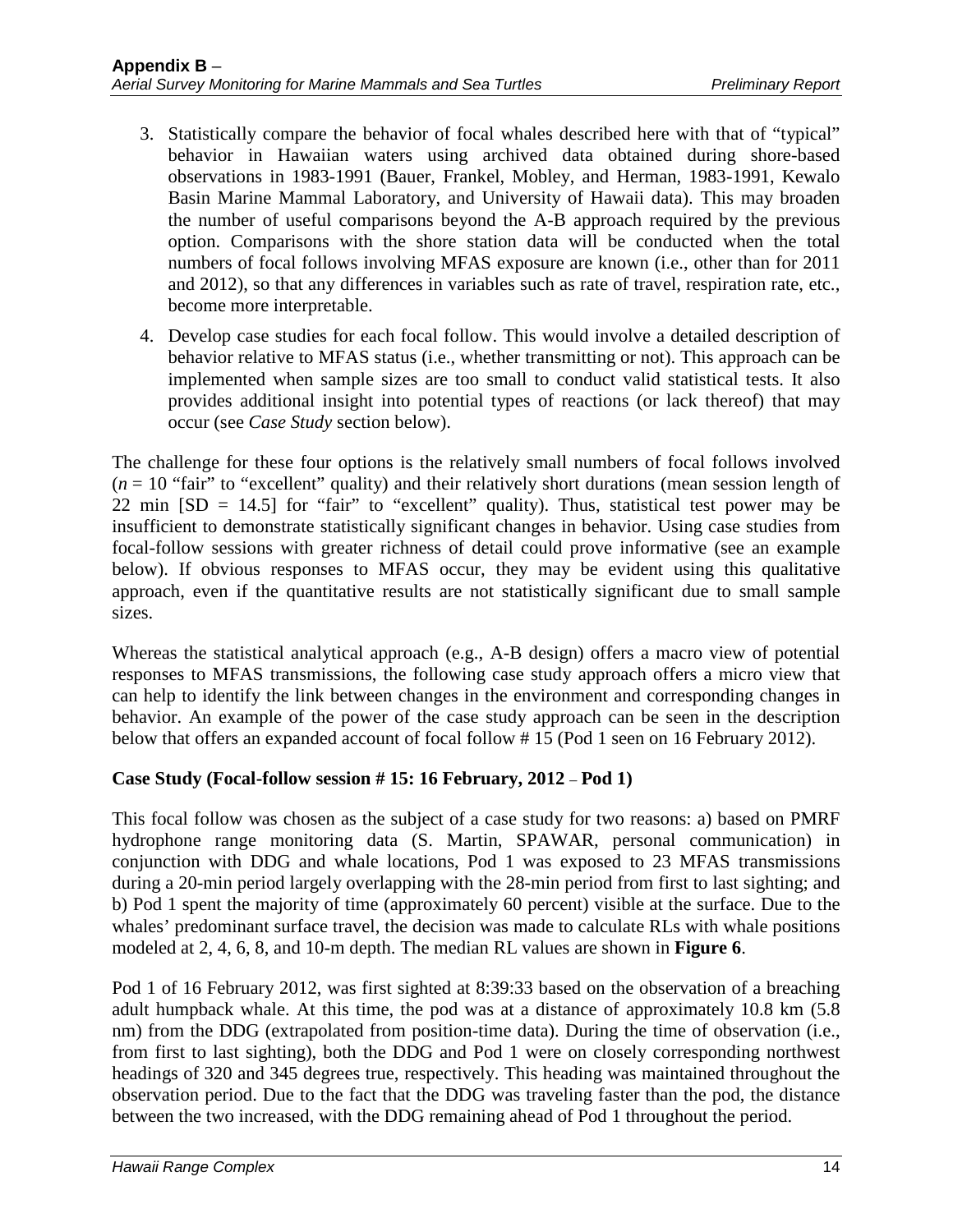

#### <span id="page-24-0"></span>**Figure 6. Whale behaviors (middle) correlated with MFAS RLs by time (top) and range from source (bottom).**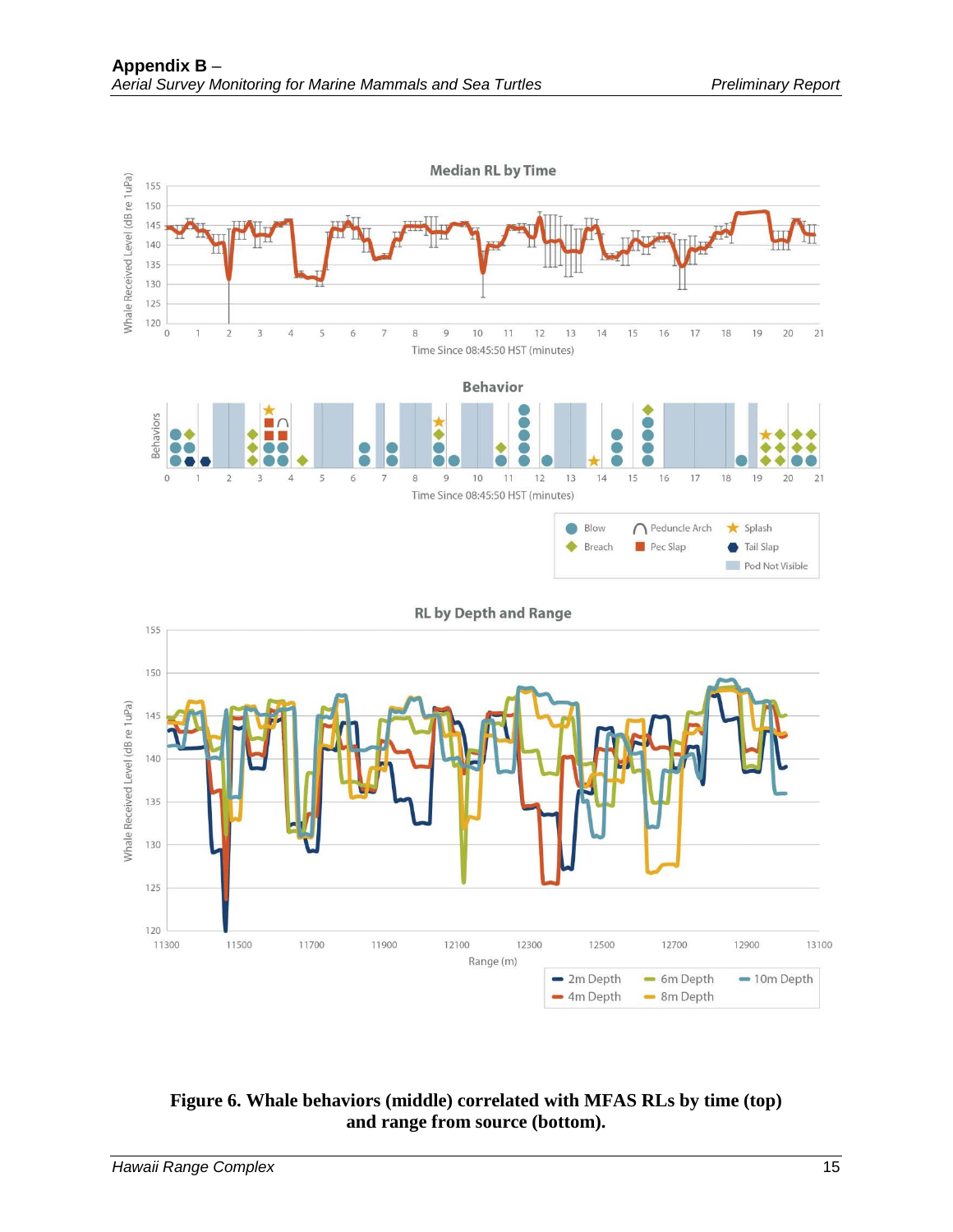Video recording commenced at 8:44:44 and an unidentified splash, presumably made by Pod 1, was recorded at 8:45:50. By this time, the pod composition was confirmed as two adult humpbacks. At 9:02:44, another whale was sighted "in the distance" and at 9:03:14, a whale was seen beneath the plane (not Pod 1), while the distant whale was sighted a second time. This is important contextual information since it implies that the behavior of Pod 1 may have been influenced by either the presence of the DDG, MFAS transmissions, or the presence of other whales in the vicinity.

During the 21-min period from first to last video-recorded behavior, Pod 1 produced a regularlyspaced series of behaviors including 32 blows, 17 breaches, three pectoral flipper slaps, two tail slaps, and a peduncle arch (**Figure 6**; see **Appendix A** for description of behaviors). There were several additional splashes without confirmed behaviors. During this time, the range of the pod from the DDG increased from approximately 11.3 to 13 km (6.1 to 7 nm), while estimated RLs decreased only slightly from a median estimate of 144.3 to 142.7 dB re: 1µPa. The low rate of transmission loss was due to the modeled presence of surface ducts in the upper 10 m (33 ft) of the water column.

Analysis of this case study reveals several noteworthy findings. First, Pod 1 persisted in its northwest heading moving towards the retreating DDG despite exposure to repeated MFAS transmissions throughout the period of observation (i.e., from first to last sighting). Past research on responses of baleen whales to LF sound showed avoidance in the form of course changes to be a fairly typical response (e.g., Richardson et al. 1985a, 1985b; Richardson et al. 1995), as well as changes in dive patterns and surface time (Frankel and Clark, 1998, 2000; Tyack et al. 2011). Regarding the latter point, Pod 1 remained visible at the surface throughout most of the 21-min focal follow (middle section, **Figure 6**). This is particularly remarkable given the presence of surface ducting that produced greater noise levels at the water's surface. In light of this, Pod 1 could have theoretically reduced exposure to higher-amplitude MFAS by simply traveling deeper underwater. Finally, the rate of behavior production remained relatively consistent throughout the observation period, with behaviors that are typically seen in the context of the social interactions during the winter breeding season. As noted above, it cannot be easily ascertained whether the behaviors observed were in response to the DDG, the MFAS transmissions or the presence of other whales nearby.

With this type of detailed case study approach, one is able to juxtapose changes in the acoustic environment (e.g., variations in RLs) with possible changes in the focal animals' behavior. Though one cannot necessarily draw generalizable conclusions from single cases, if other cases show similar responses with changes in acoustic levels, it begins to provide supportive evidence regarding the effects of MFAS on the species in question.

# <span id="page-25-0"></span>Acknowledgements

All data reported here were obtained under NOAA Permit No. 14451 issued to Joseph R. Mobley, Jr. The authors would like to thank Steve Martin of Space and Naval Warfare Systems Center (SPAWAR), San Diego, for his invaluable assistance in providing data and analysis support.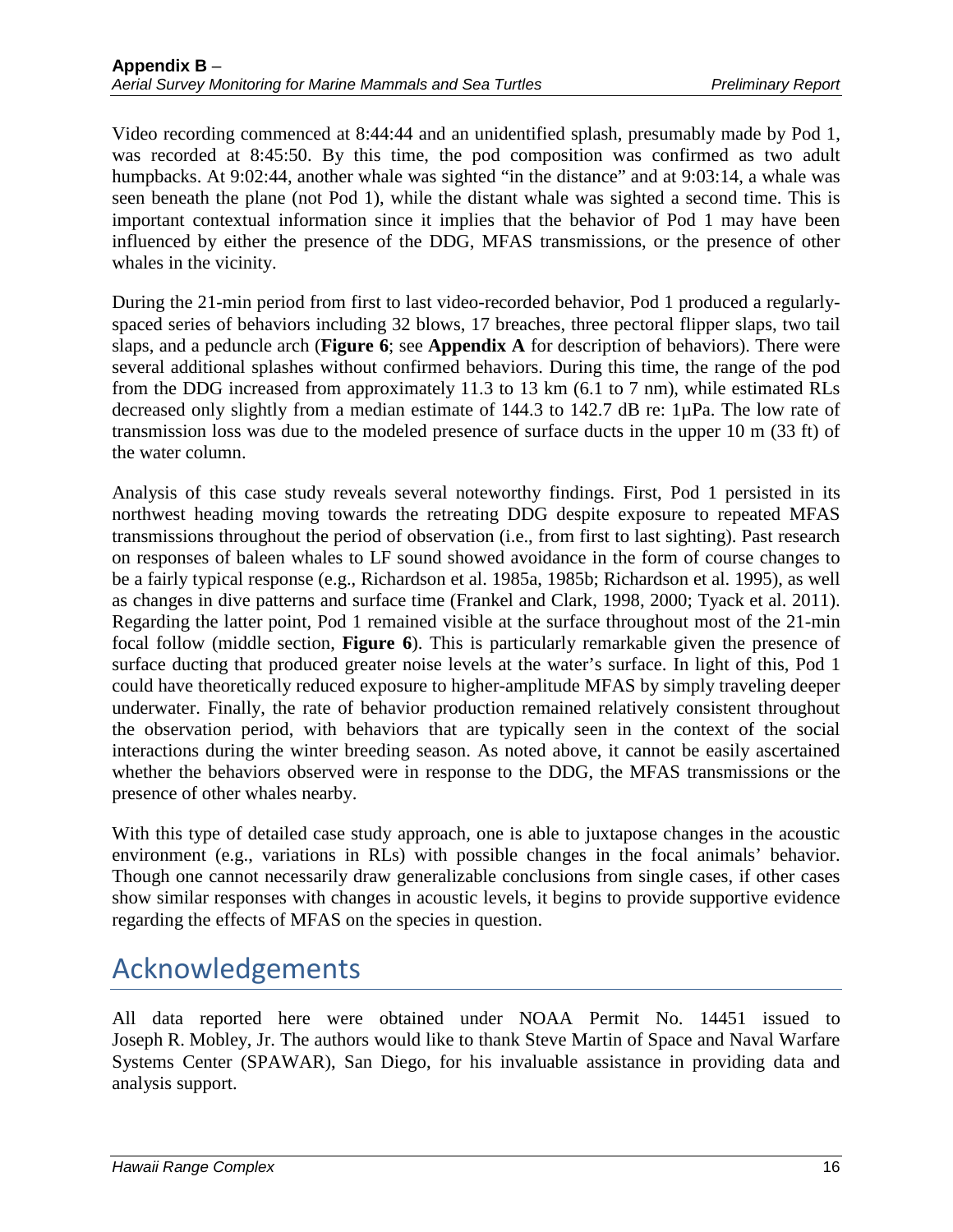### <span id="page-26-0"></span>Literature Cited

Altmann, J. 1974. Observational study of behavior: Sampling methods. *Behaviour* 49:227-267.

- Bauer, G.B., and L.M. Herman. 1986. *Effects of Vessel Traffic on the Behavior of Humpback Whales in Hawaii.* Report submitted to National Marine Fisheries Service, Southwest Region, Western Pacific Program Office, Honolulu, Hawaii.
- Croll, D.A., C.W. Clark, J. Calambokidis, W.T. Ellison, and B.R. Tershy. 2001. Effect of anthropogenic low-frequency noise on the foraging ecology of *Balaenoptera* whales. *Animal Conservation* 4:13-27.
- DoN (Department of the Navy). 2008. *Hawaii Range Complex (HRC) Monitoring Plan*. U.S. Navy, Chief of Naval Operations Environmental Readiness Division, Washington, D.C. December 2008.
- Evans, D.I., and G.R. England. 2001*. Joint Interim Report: Bahamas Marine Mammal Stranding Event of 15-16 March 2000*. NOAA, U. S. Dept. of Commerce and U.S. Navy, Washington, D.C.
- Frankel, A.S., and C.W. Clark. 1998. Results of low-frequency M-sequence noise playbacks to humpback whales, *Megaptera novaeangliae*, in Hawai'i. *Canadian Journal of Zoology* 76:521-535.
- Frankel, A.S., and C.W. Clark. 2000. Behavioral responses of humpback whales (*Megaptera novaeangliae*) to full-scale ATOC signals. *Journal of the Acoustical Society of America* 108:1,930-1,937.
- HDR. 2012. Preliminary Summary Report: Compilation of Visual Survey Effort and Sightings for Marine Species Monitoring in the Hawai'i Range Complex, 2005‐2012. Prepared for Commander, U.S. Pacific Fleet, Pearl Harbor, Hawai'i. Submitted to Naval Facilities Engineering Command Pacific (NAVFAC), EV2 Environmental Planning, Pearl Harbor, Hawaii 96860-3134, under Contract # N62470-10-D-3011 issued to HDR Inc., San Diego, California 92123.
- Hodges, R.P. 2011. Underwater Acoustics: Analysis, Design and Performance of Sonar. Wiley, New York.
- Kerlinger, F.S., and H.B. Lee. 2000. *Foundations of Behavioral Research*. Harcourt College Publishers, Fort Worth, Texas.
- Mann, J. 1999. Behavioral sampling methods for cetaceans: A review and critique. *Marine Mammal Science* 15(1):102-122
- Martin, S.W., and R.A. Manzano-Roth. 2012. *Estimated Acoustic Exposures on Marine Mammals Sighted During a U.S. Naval Training Event in February 2011*. Prepared by SPAWAR Systems Center Pacific, San Diego, California.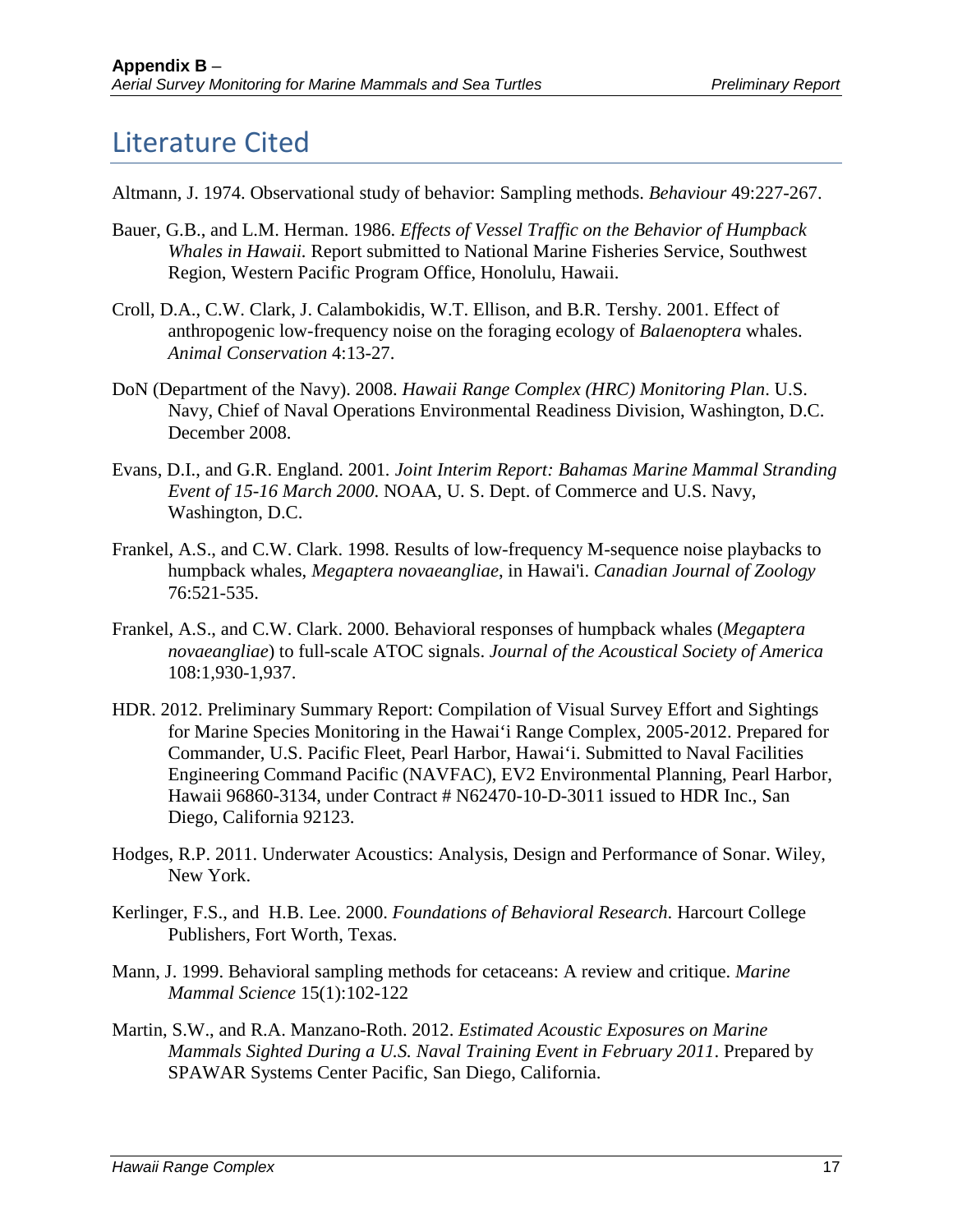- Mobley, J.R., Jr. 2004. *Results of Marine Mammal Surveys on U.S. Navy Underwater Ranges in Hawaii and Bahamas*. Award number N000140210841. Prepared for Office of Naval Research (ONR) Marine Mammal Program by Marine Mammal Research Consultants.
- Mobley, J.R., Jr. 2011. Aerial Survey Monitoring for Marine Mammals and Sea turtles in the Hawaii Range Complex in Conjunction with Two Navy Training Events. SCC February 16 - March 5, 2011. Final Field Report. Prepared by Marine Mammal Research Consultants. Submitted to NAVFAC Pacific, EV2 Environmental Planning by HDR, Inc.
- Mobley, J.R., Jr., and A. Milette. 2010. Aerial Survey Monitoring for Marine Mammals and Sea Turtles in the Hawaiian Range Complex in Conjunction With a Navy Training Event, SCC February 16-21, 2010, Final Field Report. Prepared for Commander, U.S. Pacific Fleet. Submitted to Naval Facilities Engineering Command Pacific (NAVFAC), EV2 Environmental Planning, Pearl Harbor, Hawaii, 96860-3134, under Contract No. N62472--10-P-1803. Submitted by Marine Mammal Research Consultants (MMRC), Honolulu, Hawaii.
- Mobley, J.R., Jr., and A. Pacini. 2012. Aerial Survey Monitoring for Marine Mammals and Sea Turtles in the Hawaii Range Complex in Conjunction With a Navy Training Event, SCC February 15-25, 2012, Final Field Report. Prepared for Commander, U.S. Pacific Fleet. Submitted to Naval Facilities Engineering Command Pacific (NAVFAC), EV2 Environmental Planning, Pearl Harbor, Hawaii, 96860-3134, under Contract No. N62470-10-D-3011, CTO KB14. Submitted by Marine Mammal Research Consultants (MMRC), Honolulu, Hawaii.
- Mobley, J.R., Jr., G.A. Bauer, and L.M. Herman. 1999. Changes over a ten-year period in the distribution and relative abundance of humpback whales (*Megaptera novaeangliae*) wintering in Hawaiian waters. *Aquatic Mammals* 25(2):63-72.
- Mooney, T.A., P.E. Nachtigall, and S. Vlachos. 2009. Sonar-induced temporary hearing loss in dolphins. *Biology Letters* 5:565-567.
- NOAA (National Oceanic and Atmospheric Administration). 2006. 2-minute gridded global relief data (ETOPO2v2). U.S. Department of Commerce, National Oceanic and Atmospheric Administration, National Geophysical Data Center. Accessed at: [http://www.ngdc.noaa.gov/mgg/fliers/06mgg01.html.](http://www.ngdc.noaa.gov/mgg/fliers/06mgg01.html)
- NAVOCEANO (Naval Oceanographic Office). 2000. *Data Base Description for the Generalized Digital Environmental Model (GDEM-V) Version 2.5*. OAML-DBD-72C. Naval Oceanographic Office, Stennis Space Center, Mississippi.
- Porter, M.B. 2005. BELLHOP (a gaussian beam/finite element beam code). Available in the *Acoustics Toolbox* at [<http://www.hlsresearch.com/oalib/Modes/AcousticsToolbox/>](http://www.hlsresearch.com/oalib/Modes/AcousticsToolbox/).
- Richardson, W.J., M.A. Fraker, B. Würsig, and R S. Wells. 1985a. Behavior of bowhead whales *Balaena mysticetus* summering in the Beaufort Sea: Reactions to industrial activities. *Biological Conservation* 32(3):195-230.
- Richardson, W.J., C.R. Greene, Jr., and B. Würsig. 1985b. Behavior, disturbance responses and distribution of bowhead whales (*Balaena mysticetus*) in the eastern Beaufort Sea, 1980-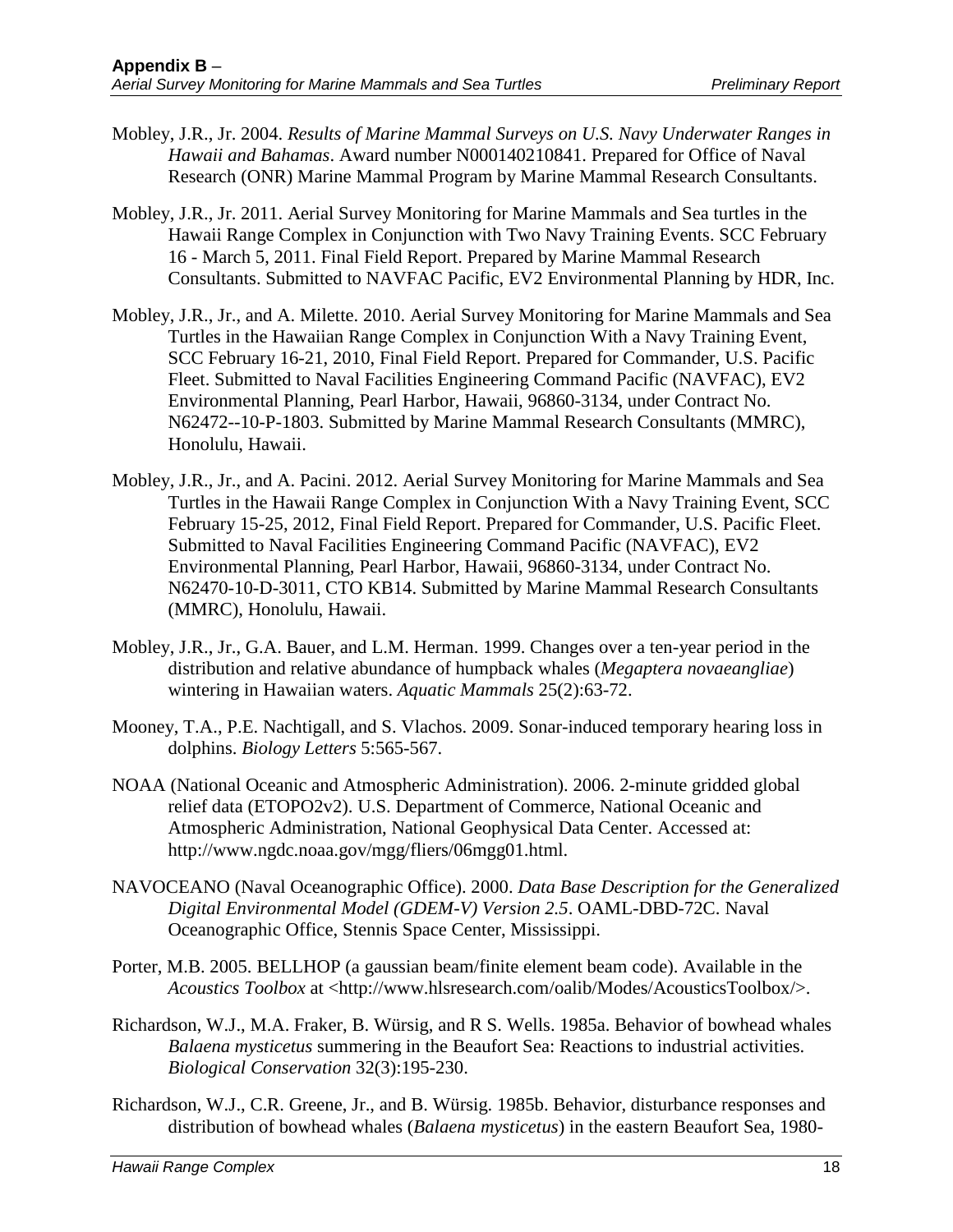84: A summary. OCS Study MMS 85-0034. Minerals Management Service, Reston, Virginia.

- Richardson, W.J., B. Würsig, and, C.R. Greene, Jr. 1986. Reactions of bowhead whales, *Balaena mysticetus*, to seismic exploration in the Canadian Beaufort Sea. *Journal of the Acoustical Society of America* 79(4):1,117-1,128.
- Richardson, W.J., C.R. Greene, Jr., C.I. Malme, and D.H. Thomson. 1995. *Marine Mammals and Noise*. Academic Press, San Diego, California.
- Smultea, M.A., and C.E. Bacon. 2011. *Marine Mammal and Sea turtle Monitoring Video During Navy Training Events, Final Report*. Prepared for Commander, U.S. Pacific Fleet, Pearl Harbor, HI. Submitted to Naval Facilities Engineering Command Pacific (NAVFAC), EV2 Environmental Planning, Pearl Harbor, Hawaii 96860-3134, under Contract No. N62742-10-P-4 1818 issued to Smultea Environmental Sciences, LLC. (SES), Issaquah, Washington 98027.
- Smultea, M.A., and J.R. Mobley, Jr. 2009. Aerial Survey Monitoring of Marine Mammals and Sea Turtles in Conjunction with SCC OPS 08 Training Exercises off Kauai and Niihau, Hawaii, 18-21 August 2008, Final Report, May 2009. Prepared by Marine Mammal Research Consultants, Honolulu, Hawaii, and Smultea Environmental Sciences, LLC, Isaaquah, WA, under Contract No. N62742-09-P-1942 for Naval Facilities Engineering Command Pacific, EV2 Environmental Planning, Pearl Harbor, Hawaii.
- Smultea, M.A., T.R. Kieckhefer, and A.E. Bowles. 1995. *Response of Humpback Whales to An Observation Aircraft as Observed from Shore near Kauai, Hawaii, 1994*. Final Report for the 1994 Marine Mammal Research Program of the Acoustic Thermometry of Ocean Climate (ATOC) Study. Prepared by the Bioacoustics Research Program of the Cornell Laboratory of Ornithology, Cornell University, Ithaca, New York.
- Smultea, M.A., J.R. Mobley, Jr., and K. Lomac-MacNair. 2009. Aerial Survey Monitoring for Marine mammals and Sea Turtles in the Hawaii Range Complex in Conjunction with a Navy Training Event SCC OPS February 15-19, 2009. Final Field Report. Prepared for Commander, U.S. Pacific Fleet. Submitted to Navy Facilities Engineering Command Pacific (NAVFAC), EV2 Environmental Planning, Pearl Harbor, Hawaii 96860-3134, under Contract No. N62742-09-P-1956. Submitted by Marine Mammal Research Consultants (MMRC), Honolulu, Hawaii, and Smultea Environmental Services, LLC (SES), Issaquah, Washington.
- Tyack, P.L., W.M.X. Zimmer, D. Moretti, B.L. Southall, D.E. Claridge, J.W. Durban, I.L. Boyd, 2011. Beaked whales respond to simulated and actual navy sonar. *PLoS ONE* 6(3):e17009. doi: 10.1371/journal.pone.0017009.
- Würsig, B., E.M. Dorsey, M.A. Fraker, R.S. Payne, and W.J. Richardson. 1985. Behavior of bowhead whales, *Balaena mysticetus*, summering in the Beaufort Sea: A description. *Fishery Bulletin* 83:357-377.
- Würsig, B., E.M. Dorsey, W.J. Richardson, and R.S. Wells. 1989. Feeding, aerial and play behaviour of the bowhead whale, *Balaena mysticetus*, summering in the Beaufort Sea. *Aquatic Mammals* 15:27-37.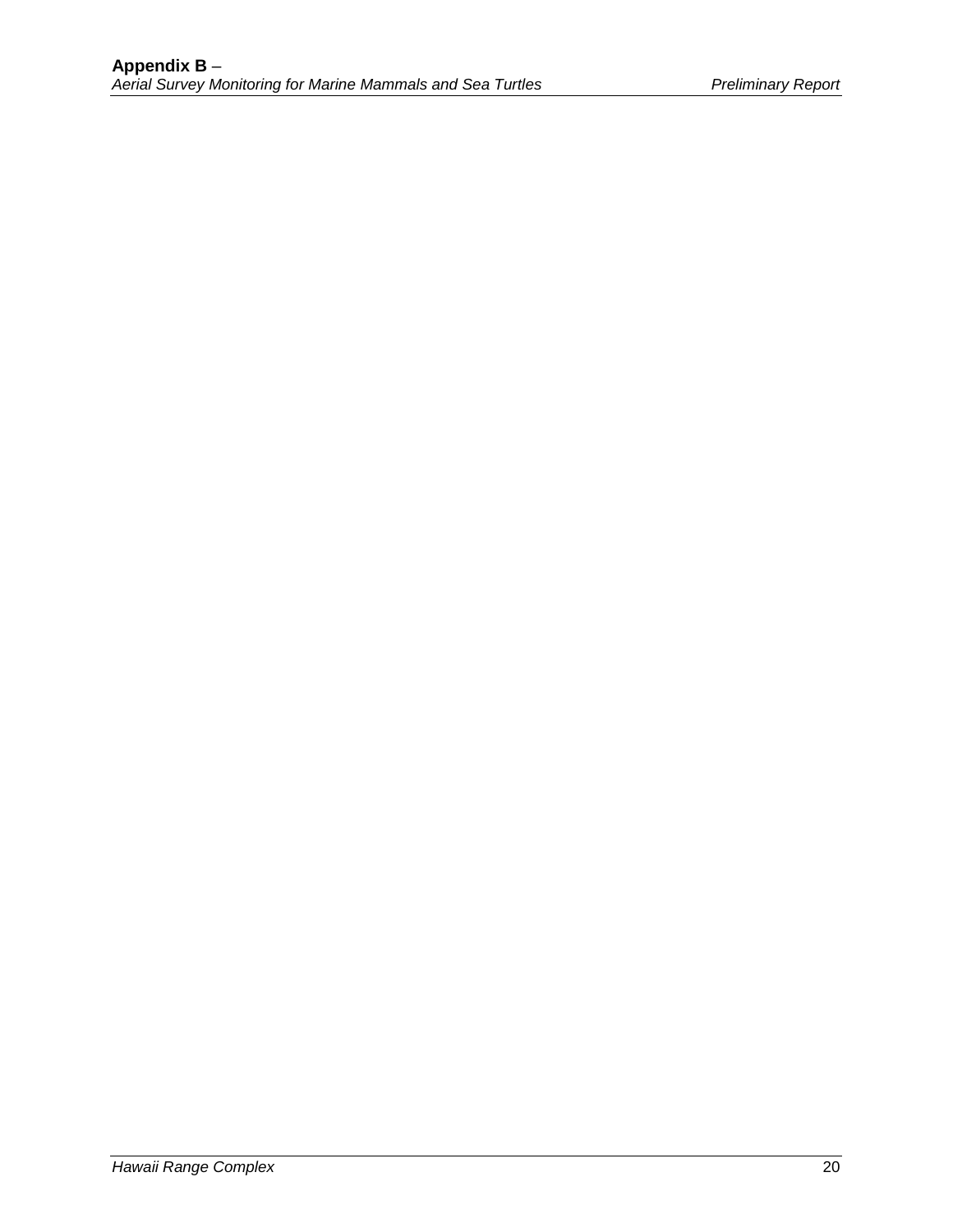### **APPENDIX A**

## **Focal Animal Behavioral Ethogram1**

<span id="page-30-0"></span>

| <b>BEHAVIOR STATE (&gt;50%</b><br>of group's activity--note once<br>per minute; also note if<br>unknown when animals not<br>in view during that minute) | <b>CODE</b> | <b>DEFINITION</b><br>(e.g., per Encyclopedia of Marine Mammals*)                                                                                                                                                        |  |
|---------------------------------------------------------------------------------------------------------------------------------------------------------|-------------|-------------------------------------------------------------------------------------------------------------------------------------------------------------------------------------------------------------------------|--|
| <b>Rest/Slow Travel</b>                                                                                                                                 | RE          | $\geq$ 50% of group exhibiting little or no forward movement (<1<br>km/hr) remaining at the surface in the same location or<br>drifting/traveling slowly with no wake.                                                  |  |
| Travel                                                                                                                                                  | TR          | $\geq$ 50% of group swimming with an obvious consistent<br>orientation (directional) and speed, no surface activity. Medium<br>travel = 1-3 km/hr wake no white water; Fast travel = $>$ 3 km/hr<br>with white water.   |  |
| <b>Mill</b>                                                                                                                                             | MI          | $\geq$ 50% of group swimming with no obvious consistent<br>orientation (non-directional) characterized by asynchronous<br>headings, circling, changes in speed, and no surface activity.<br>Can include feeding.        |  |
| Surface-Active Mill                                                                                                                                     | <b>SM</b>   | While milling, occurrence of aerial behavior that creates a<br>conspicuous splash (includes all head, tail, pectoral fin, and<br>leaping behavior events—see individual behavior events below).<br>Can include feeding. |  |
| Surface-Active Travel                                                                                                                                   | <b>ST</b>   | While traveling, occurrence of aerial behavior that creates a<br>conspicuous splash (includes all head, tail, pectoral fin, and<br>leaping behavior events—see individual behavior events below).                       |  |
| Probable Foraging*                                                                                                                                      | PF          | Apparent searching for prey; the process of finding, catching,<br>and eating food.                                                                                                                                      |  |
| Unknown                                                                                                                                                 | <b>UN</b>   | Not able to determine behavior state (e.g., animals out of sight,<br>too far to determine, on a dive, etc.).                                                                                                            |  |
| Other                                                                                                                                                   | <b>OT</b>   | Describe in notes.                                                                                                                                                                                                      |  |
| <b>Individual Behavior Event</b>                                                                                                                        |             |                                                                                                                                                                                                                         |  |
| LG<br>Logging                                                                                                                                           |             | Lying at the surface with body exposed with no directed forward<br>movement.                                                                                                                                            |  |
| Breach*                                                                                                                                                 | <b>BR</b>   | A behavior in which a marine mammal leaps out of the water.                                                                                                                                                             |  |
| Porpoise*                                                                                                                                               | PO          | The behavior of marine mammals leaping at least partially clear<br>of the water surface during rapid swimming.                                                                                                          |  |
| Sternride                                                                                                                                               | <b>SR</b>   | The action or behavior pattern of riding on the pressure wave at<br>the stern or abreast of a ship.                                                                                                                     |  |
| Spin                                                                                                                                                    | <b>SP</b>   | Leap clear of water and spin (dolphins only).                                                                                                                                                                           |  |
| Bowride*                                                                                                                                                | <b>BO</b>   | The action or behavior pattern of riding on the pressure wave in<br>front of the bow of a ship or abreast of a ship.                                                                                                    |  |
| Head Slap/Lunge                                                                                                                                         | HS          | Leap out of water $w/$ forward thrust or side at $>40^{\circ}$ and slap<br>ventral surface on water creating large splash.                                                                                              |  |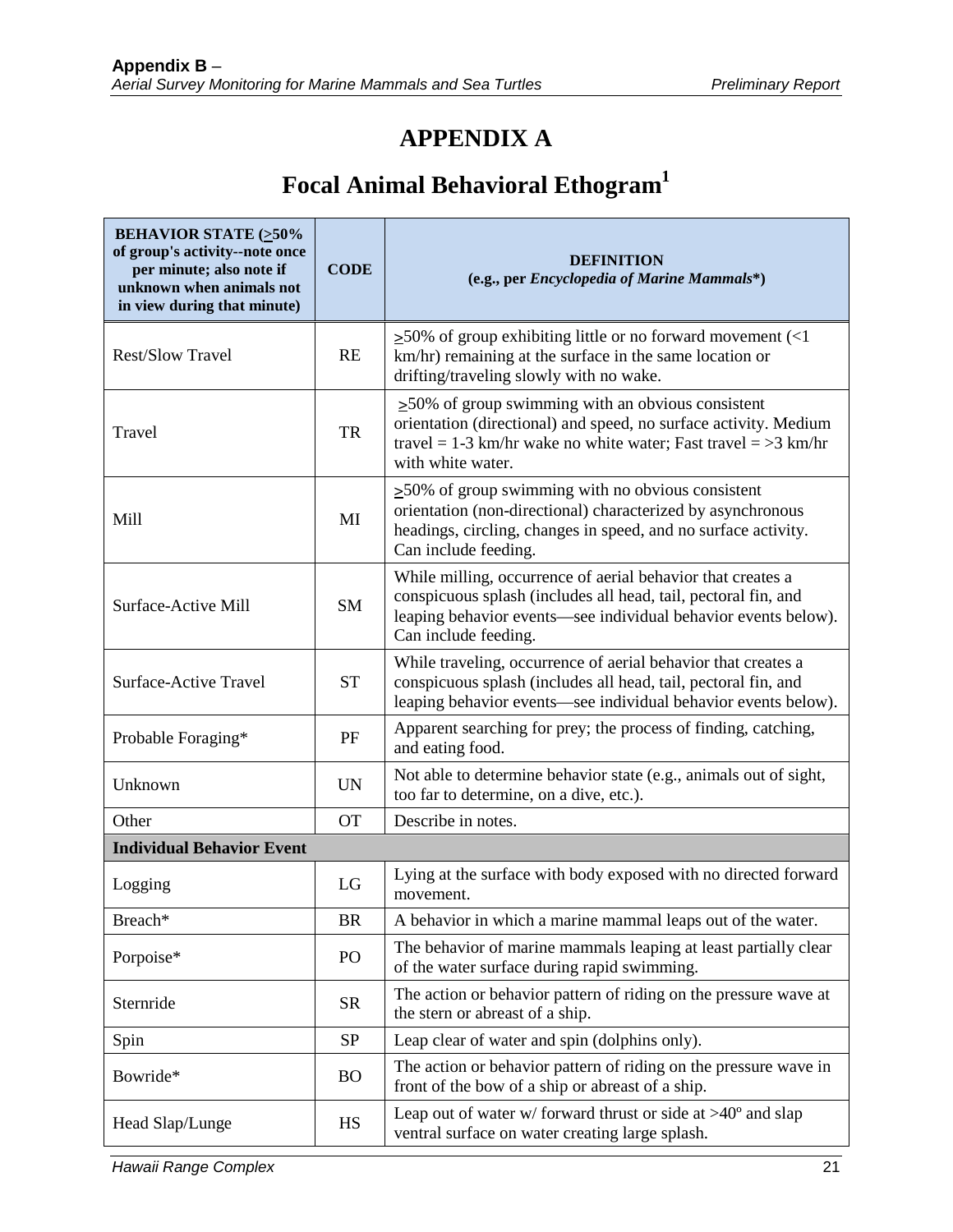| <b>BEHAVIOR STATE (&gt;50%</b><br>of group's activity--note once<br>per minute; also note if<br>unknown when animals not<br>in view during that minute) | <b>CODE</b> | <b>DEFINITION</b><br>(e.g., per Encyclopedia of Marine Mammals*)                                                        |  |  |  |  |
|---------------------------------------------------------------------------------------------------------------------------------------------------------|-------------|-------------------------------------------------------------------------------------------------------------------------|--|--|--|--|
| Foraging                                                                                                                                                | <b>FO</b>   | Seen chasing fish or prey and/or zig-zag pursuit swimming.                                                              |  |  |  |  |
| Sprint                                                                                                                                                  | <b>ST</b>   | Brief increase in speed often associated with foraging/feeding.                                                         |  |  |  |  |
| Social                                                                                                                                                  | <b>SO</b>   | Two or more animals in physical contact.                                                                                |  |  |  |  |
| Roll Over                                                                                                                                               | <b>RO</b>   | Animal completely rolling over.                                                                                         |  |  |  |  |
| Zig-Zag                                                                                                                                                 | ZZ          | Swimming in a zig-zag pattern.                                                                                          |  |  |  |  |
| Tail Slap*                                                                                                                                              | <b>TS</b>   | A behavior in which a marine mammal slams its flukes down on<br>the water, usually repeatedly.                          |  |  |  |  |
| <b>Individual Behavior Event (continued)</b>                                                                                                            |             |                                                                                                                         |  |  |  |  |
| Pectoral Fin Slap                                                                                                                                       | <b>PS</b>   | Slap water surface with pectoral fin - ventral or dorsal up.                                                            |  |  |  |  |
| <b>Inverted Swim</b>                                                                                                                                    | <b>IS</b>   | Animal swimming with ventral side up, dorsal side down -<br>inverted.                                                   |  |  |  |  |
| Unknown                                                                                                                                                 | <b>UN</b>   |                                                                                                                         |  |  |  |  |
| Other Behavior                                                                                                                                          | <b>OB</b>   | Behavior not listed above: describe in notes.                                                                           |  |  |  |  |
| <b>Missed Behavior</b>                                                                                                                                  | <b>OMB</b>  | Did not see/missed a behavior.                                                                                          |  |  |  |  |
| <b>Whales Only</b>                                                                                                                                      |             |                                                                                                                         |  |  |  |  |
| Blow*                                                                                                                                                   | <b>BL</b>   | Visible respiration (i.e., cloud of vapor and sea water mixed with<br>air that is exhaled by cetaceans).                |  |  |  |  |
| No Blow Rise                                                                                                                                            | NB          | Surface with no visible blow/respiration.                                                                               |  |  |  |  |
| <b>Missed Blow</b>                                                                                                                                      | <b>MB</b>   | A blow/surfacing is suspected to have been missed/not seen.                                                             |  |  |  |  |
| <b>First Blow</b>                                                                                                                                       | FB          | First blow of surface sequence (where surface sequence consists<br>of closely spaced blows usually followed by a dive). |  |  |  |  |
| Peduncle Arch                                                                                                                                           | PA          | Arching of peduncle (posterior portion of the body bearing the<br>tail or flukes) without lifting tail/flukes.          |  |  |  |  |
| Fluke Up                                                                                                                                                | <b>FU</b>   | Arching of back followed by lifting tail flukes into air (fluke<br>facing up) usually before an extended dive.          |  |  |  |  |
| Fluke Down                                                                                                                                              | FD          | Arching of back followed by lifting tail flukes into air (fluke<br>facing down) usually before an extended dive.        |  |  |  |  |
| Unidentified Large Splash                                                                                                                               | <b>US</b>   | Large splash associated with an unidentified/unseen behavior.                                                           |  |  |  |  |
| Vertical                                                                                                                                                | VU          | Vertical in water with head up.                                                                                         |  |  |  |  |
| <b>Vertical Down</b>                                                                                                                                    | <b>VD</b>   | Vertical in water with head down.                                                                                       |  |  |  |  |

Notes:

\* Perrin, W.F., B. Würsig, and J.G.M. Thewissen, eds. 2009. *Encyclopedia of Marine Mammals. Second Edition*. Academic

<sup>1</sup> Taken from: Smultea, M.A., and C.E. Bacon. 2012. *A Comprehensive Report of Aerial Marine Mammal Monitoring in the Southern California Range Complex: 2008-2012*. Prepared for Commander, U.S. Pacific Fleet, Pearl Harbor, Hawaii. Submitted to Naval Facilities Engineering Command Southwest (NAVFAC SW), EV5 Environmental, San Diego, California 92132 under Contract No. N62470-10-D-3011 issued to HDR, Inc., San Diego, California.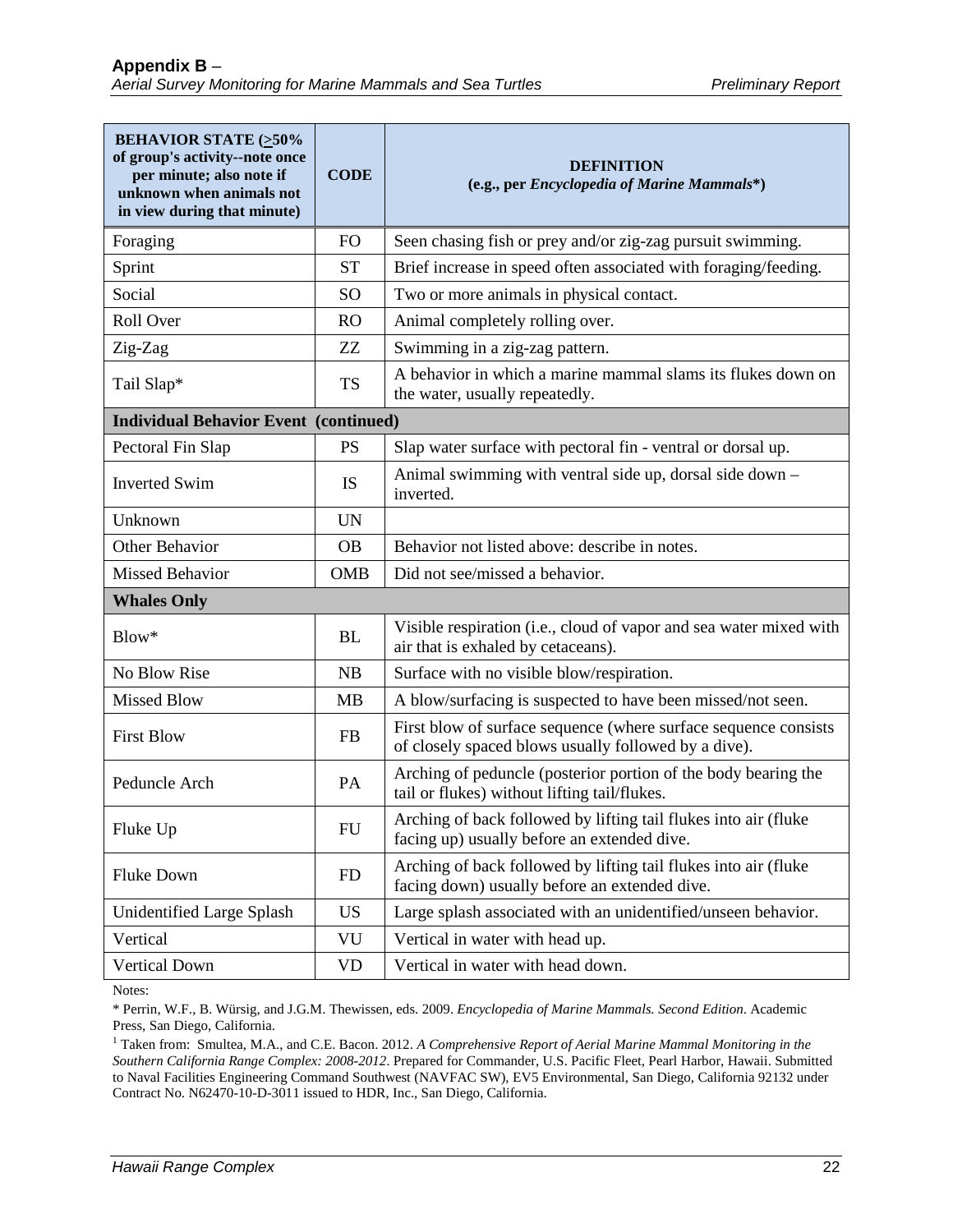### **APPENDIX B**

### <span id="page-32-0"></span>**Summary of 6 September 2012 Conference Call with U.S. Navy and HDR Representatives Regarding Data Needed for Acoustical Analysis**

#### **Report by Adam Frankel, Marine Acoustics, Inc. (from email sent: 7 September 2012):**

Present: Sean Hanser CIV NAVFAC Pacific, EV; Joseph Mobley HDR; Julie Rivers CIV COMPACFLT, N01CE1JR; Adam Frankel MAI; Steve Martin CIV SPAWARSYSCEN-PACIFIC, 71510; Roy Sokolowski CIV COMPACFLT, N01CE1RS; Morgan Richie CIV NAVFAC Pacific, EV; Kristen Ampela HDR

From the discussion, there appear to be at least four potential data sources.

- 1. The most basic is SPORTS, which is the sonar reporting system. This is the hourly ship position data, and time sonar is on and off, and that is about it. This is likely the only data available for 2008-2009.
- 2. The second source is "PMRF range data," which has the ship positions every second, but no acoustic data. According to my notes, Range data is available for 2010 and 2011. They may be able to get it for 2012. Certainly this data can be used to determine ship heading.
- 3. The third source is the "acoustic data," which I take to be a literal acoustic recording from some sensor (PMRF phones?). This acoustic record can be scanned to determine the exact time of a sonar transmission. According to my notes, they have acoustic data from 2011-2012.
- 4. The 4th potential source is the ATAS data. However, there was much doubt as to whether this data was collected. I am not familiar with the ATAS data system and cannot comment on that.

Someone is going to query NAVOCEANO about XBTs that were dropped within one day of each focal follow. These data would provide much more accurate sound velocity profiles to improve the fidelity of the propagation modeling. If these data cannot be obtained, we can always use the Navy historical database.

Finally we are going to use the Beaufort sea state observations from the video transcription as our metric of wind speed. The wind speed value is input into the propagation model to describe sea surface roughness, which in turn is used to calculate the surface loss portion of the propagation model.

What seems to be unavailable is a record of the sonar operation mode, steer angle, source level and beam pattern. It is still possible to make good estimates of what was likely being done. Perhaps a more accurate would be to say that the RL would have been X dB under mode #1, and Y dB under mode #2.